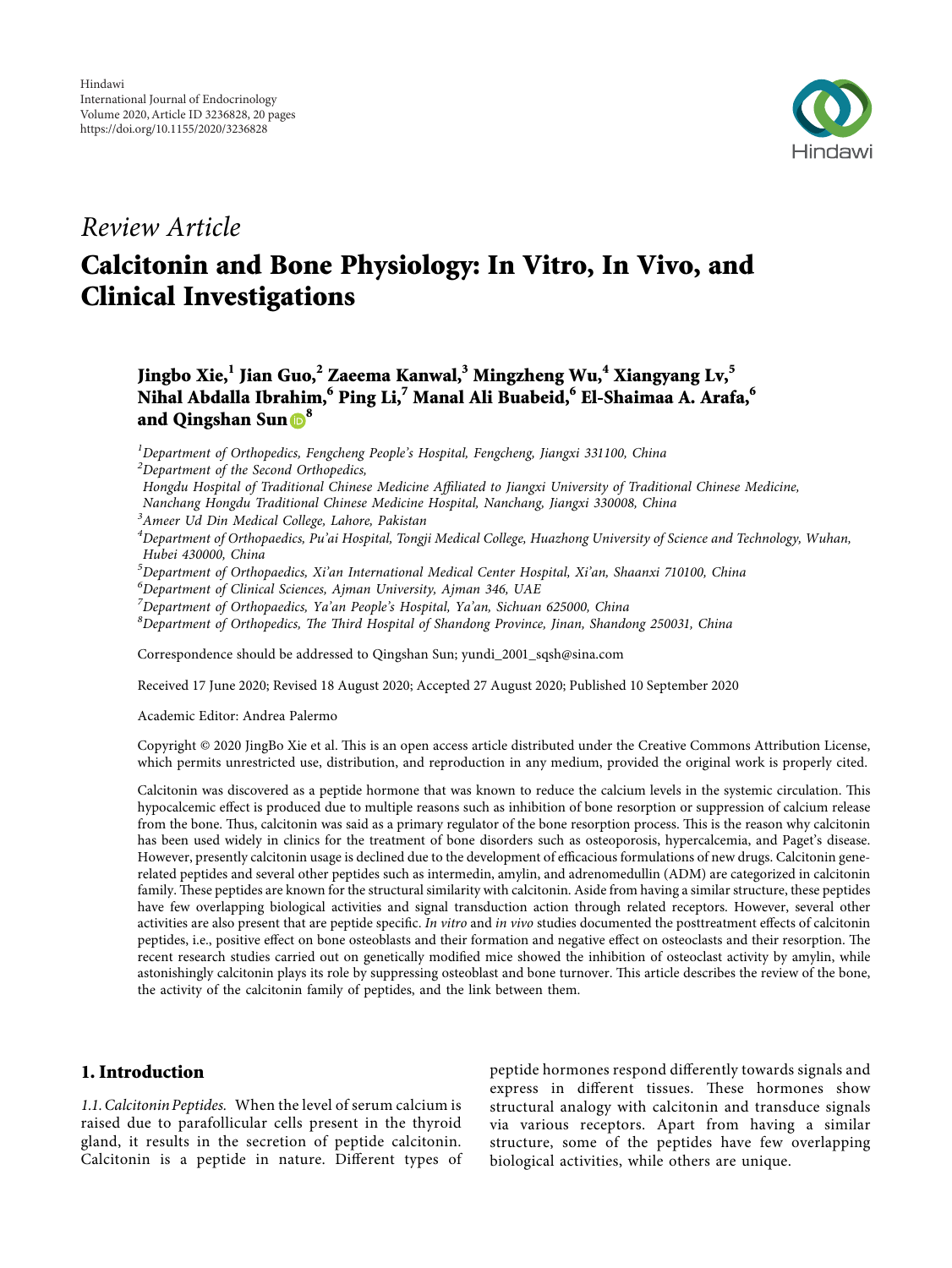1.1.1. Calcitonin in Homeostasis. The serum calcium level is maintained within a narrow range of 8.5 mg/dL and 10.5 mg/ dL by the coordinated actions of the skeleton, the gut, and the kidneys. The regulation of calcium level is necessary because it plays critical role in many essential physiological processes such as coagulation, contraction of muscle, and glycogenolysis. Similarly,  $Ca^{++}$  controls cellular adhesions [\[1\]](#page-11-0). Physicians have already recognized the significance of the regulation of calcium level and the detrimental outcome of the disproportional level of calcium. In the late 19<sup>th</sup> century, the parathyroid gland was discovered that lead to the empathy of calcium homeostasis and hormonal mechanisms [\[2\]](#page-11-0). Later, in 1925, the researchers [\[3](#page-11-0)] described the physiological function of the parathyroid gland by showing that tetany caused by parathyroidectomy was treated by the acid extracts of the parathyroid gland. The researchers revealed that, at a low level of calcium, this gland secretes parathyroid hormone (PTH) to restore the calcium level to its standard range. The investigations should be carried out to explore the mechanism of action of PTH by the advanced improvement of PTH extraction methods[[4, 5\]](#page-11-0). Another group of researchers investigated the regulation of calcium levels by thyroid-parathyroid gland and calcium homeostasis in the perfusion system of anaesthetized dogs[[6](#page-11-0)]. At high levels of calcium, perfusion of thyroid-parathyroid glands causes a rapid decrease in blood calcium level within fifteen minutes. According to a hypothesis, the permeation of high amount of calcium inhibits the excretion of PTH that causes a rapid fall in systemic calcium levels, as PTH is the only hormone released from the parathyroid gland. The investigators performed a test on dogs by removing their thyroid-parathyroid glands to confirm the hypothesis as it was predicted that similar effects could be seen on the calcium level in the body in PTH-free environment. Surprisingly, the systemic calcium level was maintained at a high level. However, it was concluded that hypercalcemia causes the production of a hormone which reduces the blood calcium level and does not inhibit the production of PTH  $[6, 7]$  $[6, 7]$  $[6, 7]$  $[6, 7]$ . The hormone was named as "calcitonin" since it controls the calcium tone. Many studies are carried out that suggest another name of calcitonin as "thyrocalcitonin" since calcitonin is formed by the thyroid gland  $[8]$ . The biological assay is used to study calcitonin by determining methodology of parathyroid hormone by the regulation of calcium level in the body. A previous study[[9](#page-11-0)] involved the injection of  $45$ Ca to pregnant rats and incorporated the embryonic bone in the tissue culture. This bioassay was needed to evaluate the bone resorption and also the release of radioactivity-labeled calcium. Bone resorption was induced under the effect of calcitonin that was purified mildly and extracted from the thyroid gland of the rat. Thus, the bone resorption process was determined in grouped format with PTH only in baseline conditions. These results identified the hypocalcemic mechanism of calcitonin and resulted in a decreased level of calcitonin at both PTH enthused and basal bone resorption [\[9\]](#page-11-0).

The clinical trial conducted in vivo estimated the hydroxyproline calcitonin produced by collagen breakdown and showed further evidence of calcitonin-based inhibition

of bone resorption [\[10](#page-11-0)]. The result showed that calcitonin directly suppressed the bone resorption and collagen breakdown as it rapidly reduced the excretion of urinary hydroxyproline. Calcitonin was purified from various animal species, including the mammals, the fishes, and the birds [\[11](#page-11-0)]. In the human thyroid gland, calcitonin is produced in a large quantity that is why purification of calcitonin was proved to be quiet challenging. Neher et al.[[12\]](#page-11-0) purified human calcitonin (hCT) from the patients having tumors of the thyroid C cells, which forms calcitonin at very elevated levels. This study showed the complete array of the amino acid sequence of hCT and also determined that calcitonin present in a pig was different from hCT.

In contrast, both of them contained 32 amino acid peptides having a disulfide bridge near the amino terminal and also had an amino carboxy terminal. During the assessment, the gene sequence seemed to be a short arm of chromosome 11 connected directly with hCT gene CALCA (calcitonin-related polypeptide alpha)  $[11, 13]$ . Thyroid C cells are considered as the primary origin of circulating calcitonin in the human body; however, other organs such as central nervous system (CNS), lungs, and thymus also showed some calcitonin like immunoreactivity[[14\]](#page-12-0). It is important to note that the patients who underwent thyroidectomy had come up with extrathyroidal excretion of calcitonin due to calcitonin-like immunoreactivity. As a result, the calcitonin was found to be present in blood and urine samples.

1.1.2. Calcitonin Gene-Related Peptide. Various group research deliberately discovered the exon and silent introns and their cleavage during the maturation process in the array of eukaryotic genes [\[15](#page-12-0)]. Alternative splicing was demonstrated by various studies to understand the mechanism of posttranscriptional regulation. Rossenfeld et al.[[16\]](#page-12-0) carried out a study on medullary thyroid carcinoma line produced by the calcitonin. According to findings, few of the tumors in the process of serial transplantation altered their morphology that could be the reason of the decreased amount of calcitonin, whereas calcitonin gene CALCA has 2 alternative mRNAs, known as (i) calcitonin and (ii) calcitonin generelated peptide. The function of these alternative species was to decrease calcitonin in cell lines instead of producing CGRP. The processing of CALCA gene involves specificity of tissues under normal physiological conditions. The splicing process occurs in neuronal tissue resulting in the generation of mRNA that further encodes the precursor of neuropeptide calcitonin gene-related peptide. However, the mRNA present in the thyroid gland C cells can be transcribed from calcitonin gene, which is also a precursor of peptide hormone calcitonin[[17\]](#page-12-0). Later, it was identified that both humans and rodents possessed another different gene knownto encode CGRP [[18, 19](#page-12-0)] and was named as  $\beta$ CGRP (calcitonin gene-related peptide beta).

On the other hand, former gene  $(\alpha CGRP)$  was named after the CALCA-encoded product. The  $\beta$ CGRP is considered as the only mature transcript of CALCB gene. A 116 amino acid precursor of the calcitonin, procalcitonin, is an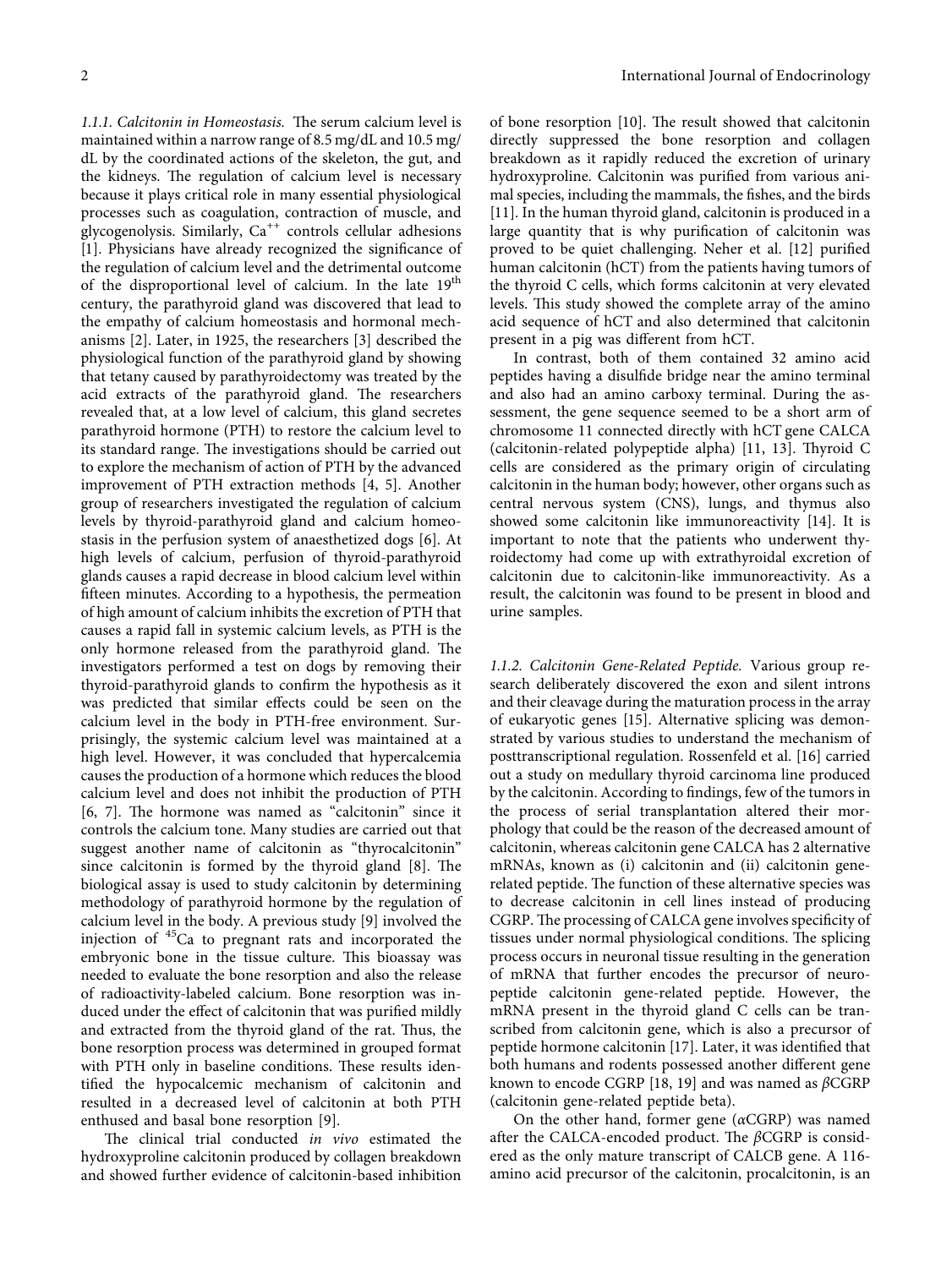additional constituent of CALCA gene. The normal physiologic process starts under specific conditions, which involve an expression of CALCA mRNA and convert it into a form that encodes procalcitonin. It is mostly restrained to the C cells of the thyroid gland, where mature calcitonin is quickly produced by cleavage of the precursor protein. In these conditions, the level of procalcitonin is decreased in the body [\[20\]](#page-12-0). The circulating levels of procalcitonin are rapidly increased due to involvement of infection induced by bacteria, and the organs and tissues start expressing CALCA gene.

Numerous studies conclude the fact that stimulation of procalcitonin occurs directly by bacterial involvement or indirectly by mediators. However, the procalcitonin produced due to bacterial infection is not known mechanistically. During bacterial infection, the production of procalcitonin is rapidly increased in the circulation, while during the other infections like a viral infection, the production of calcitonin is not seen. Hence, clinically, procalcitonin is used to elucidate the threats of producing septic shock; thus, it can be used as a biomarker[[21\]](#page-12-0). A clinical trial of the meta-analysis involved 583 persons in which the procalcitonin was used as a biomarker to assess the infection of bones and joints such as osteomyelitis [\[22\]](#page-12-0). In recent studies, it was reported that osteoclast differentiation was inhibited by procalcitonin in cultures prepared from bone marrow, and surprisingly, the calcitonin receptor did not play any role to induce this process[[23\]](#page-12-0).

1.1.3. Amylin. The pancreatic islets of Langerhans contain amyloid in the patients of type 2 diabetes (T2D). Amylin or islet amyloid polypeptide can be purified from pancreatic deposits of T2D person [\[24, 25](#page-12-0)]. Amylin is recently discovered as a 37 amino acid peptide that is identical to calcitonin gene-related peptides. In T2D patients, amylin can be aggregated to form amyloid or amylin fibrils [\[26\]](#page-12-0). In patients with T2D, the aggregated role of the amylin is still not clear, while there is evidence of their contribution to cell necrosis and the damage of islets of  $\beta$ -cells. The latest studies on eukaryotic islets transplantation showed that oligomers are the main contributing factor involved in sequence-wise lossof  $\beta$ -cells [[27](#page-12-0), [28](#page-12-0)]. The healthy pancreas contains amylin in  $\beta$ -cells, as observed shortly after the purification of amylin from the amyloid deposits. Amylin is stored in the same cellular granules in which insulin is also present, whereas the level of amylin in the granule is only ∼1-2% of insulin's concentration. Hyperglycemia stimulates the secretion of amylin although hypoglycemia decreases the secretion of amylin, while amylin is cosecreted with insulin [\[29, 30](#page-12-0)]. Amylin stimulates the glycogen breakdown in skeletal muscle, as the amylin shows reverse behavior to that of insulin in case of glucose metabolism [\[31](#page-12-0)]. Various body organs are known for the production of amylin such as gastrointestinal tract (GIT) and CNS apart from the pan-creatic $\beta$ -cells [[32](#page-12-0)]. The average level of amylin is 5–10 pmol/ L in a normal healthy person that is increased to  $10-20$  pmol/L after eating [\[33\]](#page-12-0). The research studies also reported that amylin level was found to be very high in obese and T2D models of humans and animals [\[34–37\]](#page-12-0).

1.1.4. Adrenomedullin. Adrenomedullin (ADM) was first discovered in pheochromocytoma in human peptide hormone by Kitamura et al. during a process of searching those features that were involved in increasing level of cAMP in platelets[[38](#page-12-0)]. The peptide was highly expressed in normal adrenal medulla, and it was also suggested that adrenomedullin is the latest hormone participant in the regulation of blood pressure, as it produces a long-term hypotensive effect. Furthermore, studies were carried out. Their results reflected the central role of adrenomedullin as a vasodilator due to its effect on the cardiovascular system[[39](#page-12-0), [40](#page-12-0)]. Other groups also reported that the expression of adrenomedullin induces various pathological processes such as sepsis and kidney failure. On the contrary, pregnancy also increases the levelof adrenomedullin [[39](#page-12-0)]. There are various processes of adrenomedullin, which are reported to generate pathological and physiological changes in the body, such as oxidative stress and excretion of hormones, proliferation, and differentiation[[41\]](#page-12-0).

1.1.5. Intermedin (Adrenomedullin 2). Mammals contain only one gene of adrenomedullin family although fishes contain 5 different kinds of genes that encode five adrenomedullin peptides[[42](#page-12-0)]. Intermedin or adrenomedullin 2 name was given to mammalian gene ADM2, which encodes a peptide with high similarity to adrenomedullin [\[42, 43](#page-12-0)]. Intermedin was discovered in human, rat, and mouse, while intermedin mRNA was present in the kidney, submaxillary gland, stomach, ovary, pancreas, and lymphoid tissues but absent in the adrenal medulla of mice. In mice, intermedin intravenous injection reduced arterial pressure efficiently as compared to adrenomedullin. The studies have reported that intermedin is expressed in GIT and pituitary gland in rat, reporting that blood pressure is reduced by intraperitoneal administration of intermedin in hypertensive rats[[43](#page-12-0), [44](#page-12-0)].

1.1.6. Calcitonin Receptor- (CTR-) Stimulating Peptide (CRSP). The isolation of CRSP was exhibited from the porcine brain [\[45\]](#page-12-0). There are two added peptides separated from porcine, which showed similarity to CRSP; that is why, these are linked with CRSP-1-3 family, with high affinity towards CGRP [\[46\]](#page-13-0). CRSP-1 is primarily expressed in the CNS and thyroid gland. In an anaesthetized rat, administration of CRSP led to a reduced level of serum calcium, whereas the blood pressure of the rat was not affected by this modification. It was also reported that CRSPs were present in other mammals such as horse and cattle, whereas a human, rat, and mouse have no CRSPs [\[46\]](#page-13-0).

1.2. Production and Conformation of Calcitonin Peptides. In humans, five homologous genes encode calcitonin peptides. The chromosome 11 carries genes called CALCA, CALCAB, and ADM; chromosome 12 carries ADM2, while chromosome 22 has ADM2 gene. CALCA contains six exons in which exons I–III are situated in calcitonin as well as αCGRP Mrna. Similarly, exon IV and V encodes calcitonin and mature αCGRP, respectively, while CALCA spans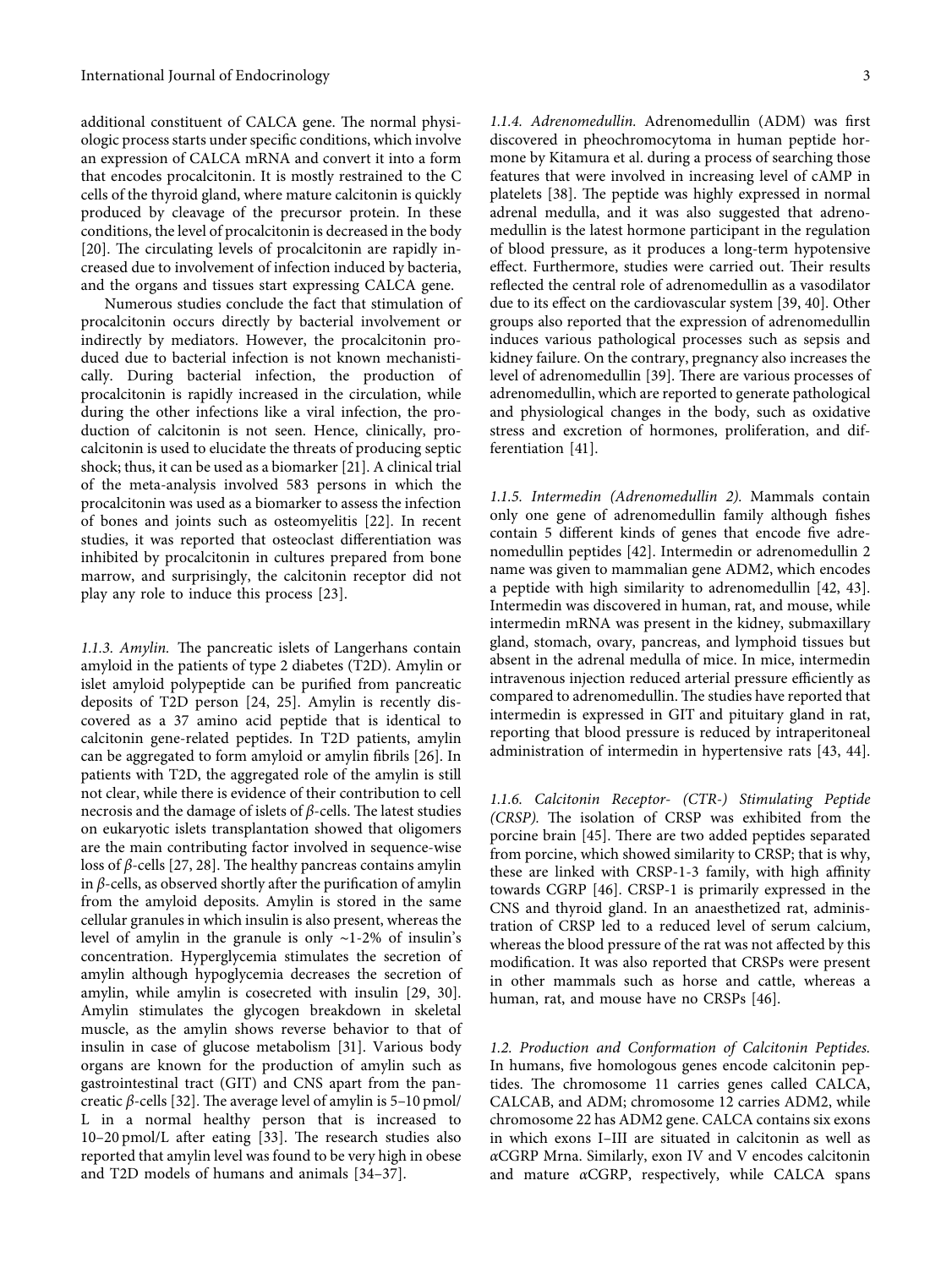∼5.6kb [[47\]](#page-13-0). The genetic engineering performed on CALCA gene must be tissue-specific, while 95% of genes undergo processing to encode αCGRP mRNA in neuronal tissue. However, in thyroid C cells, 99% of the main RNA transcript undergo processing to generate calcitonin mRNA  $[48]$ . The CALCAB gene and CALCA are similar in structure. However, due to variation in the sequence,  $\beta$ CGRP is the only peptide that is encoded by this gene that showed variation from αCGRP by three amino acids in human and one amino acid in the rat. ADM with four exons can encode adrenomedullin. The IAPP and ADM2 genes contain exons, each three, where IAPP and ADM2 gene encodes amylin and adrenomedullin 2, respectively.

The calcitonin family has the property of producing the mature peptides through the splitting of proteins and posttranslational changes. Several structural features of peptides of calcitonin family are similar; two cysteine residues are connected with disulfide bridge at the  $\mathrm{NH}_2$  terminal to present a ring-like structure, where there is an α-helical midregion, and carboxyl terminal contains an amidated amino acid. Among all calcitonin, CGPR, and amylin, the NH<sub>2</sub> and COOH terminal remain preserved, while the middle area grows in a different direction[[49](#page-13-0)].  $\rm NH_2$  terminals play the most crucial part of the stimulation of receptors [\[50\]](#page-13-0). The removal of  $NH<sub>2</sub>$  terminal produces linear peptides, comprising  $\alpha$ CGRP<sub>8–37</sub>, amylin<sub>8–37</sub>, and adrenomedullin<sub>22–52</sub> that exist as the antagonists of the parent molecules, which successfully bind to the receptors having no effect on their activation [\[51](#page-13-0), [52](#page-13-0)].

Calcitonin is also reported in different animal species. The primary origin of calcitonin is the ultimobranchial body in all mammals and nonmammals including birds, fishes, and reptiles [\[14](#page-12-0), [53\]](#page-13-0). Surprisingly, by the examination of all the species, it was found that the cysteine residues at positions 1 and 7 and the overall length of 32 amino acids remain intact. Thus, calcitonin generated from two teleost species has been made useful for clinical applications. Asu 1–7 eel calcitonin analogue, "katonin" is categorized in eel calcitonin derivative, in which hydrogen atom replaces the NH<sup>2</sup> - terminal amino group, and the ethylene linkage is replaced by the disulfide bond [\[54\]](#page-13-0).

In comparison to the parent molecule, the stability of elcatonin is improved by these modifications while retaining the biological activity. The alleviation of pain and suppression of bone and joints were seen by the elcatonin trial, and trials for several indications were also performed[[55](#page-13-0)]. Salman calcitonin (SCT) differs by three amino acids from eel calcitonin, and also it shows 50% of correspondence towards peptides of human. Biological potency in humans is much higher in SCT as compared to hCT and has been used as a preparation in clinical practice widely[[56](#page-13-0)].

1.3. Receptors of Calcitonin Peptides. Calcitonin receptor belongs to the 7TM domain, also known as G-protein coupled receptor. 7TM stands for 7 transmembrane domain of class II receptors. This group can bind with regulatory peptides such as glucagon and secretin. The earliest CTR cDNA was cloned from porcine[[57](#page-13-0)]. Later on, the series of

cloning was done on the receptors achieved from rats and humans[[58–61](#page-13-0)]. In several tissues, CTR expression was observed, not only in the kidney and nervous system cells but also in the mature osteoclasts  $[62]$ . The chromosome 7 carries the allocated pace of human CTR and CALCR gene and span 150 kb and contains 14 exons. By alternative splicing, several forms of calcitonin receptors are formed; the difference between most common ones from each other is intracellular domain 1 by having 16-amino acid sequence and even in the absence of this sequence [\[14](#page-12-0)]. In rodents, two isoforms were found, with a difference in extracellular domain 2 in the region of 37 amino acids. In both humans and rodents, the negative insert form is predominant. The two isoforms produced by the alternative splicing shows cell specificity and functional implementations as it may respond to both ligands of the calcitonin family and the downstream signaling mechanisms [\[14](#page-12-0)]. Two research groups cloned CTR-like receptors (CRLR), and its sequence was similar to that of CTR [\[63, 64\]](#page-13-0). In human, CRLR encodes by a gene, which contains 15 exons and the genomic DNA span over 103 kb and is situated on chromosome 2. Previously, CRLR was considered as an "orphan receptor" [\[65\]](#page-13-0). After that, the study conducted by McLatchie et al. [\[66\]](#page-13-0) discovered that receptor modifying proteins (RAMPs) produce two identical molecules with CRLR as calcitonin family peptides work for specific receptors. Only 3 RAMPs are being recognized as they contain structural homology of  $NH_{2}$ - terminal,  $\alpha$ -helix, and COOH-terminal. RAMP1 carries six cysteine residues, while RAMP2 contains four residues in the extracellular domain. Evidence has suggested that 2–4 and 3–6 cysteines, which resides between disulfide bridges, are mandatory for the formation of a complex called CALR/RAMP complex, and this complex is necessary for the safety and stability of the molecule[[67](#page-13-0)].

When CRLR dimerizes with RAMP1, a highly specific receptor for CGRP is formed. Similarly, when CRLR dimerizes with RAMP2 and RAMP3, receptor having affinity with an adrenomedullin receptor is produced [\[68\]](#page-13-0). Additionally, this CRLR/RAMP complex can behave as a receptor for intermedin, which in result, indiscriminately interacts with one of the three RAMPs or CRLR dimers [\[43\]](#page-12-0). Additionally, it was also found that RAMPs can bind with and stimulate CTR[[69–71\]](#page-13-0). When CTR binds with calcitonin, specific amylin receptors are formed from a complex of CRLR and three RAMPs. Thus, it is found that calcitonin peptides use CTR, RAMP1-3, and CRLR as the receptor, and accordingly, the naming system has been introduced (Figure [1\)](#page-4-0)  $[70-72]$ . The studies of the pharmacological effects of binding ability and the receptors of calcitonin peptides showed that every receptor binds with excellent efficacy to calcitonin family peptides; on the contrary, the other members of the family interact with lower affinity[[49](#page-13-0)]. The interacting affinity depends on the experimental trial system [\[73\]](#page-13-0). The calcitonin family member's cross-reactivity with the combinations of several other receptors showed a challenge for experimental result's interpretation since the deficiency of each specific constituent could disguise itself with the other members of the peptides and receptor family's interactions. In research, GPCR regulation is a useful arena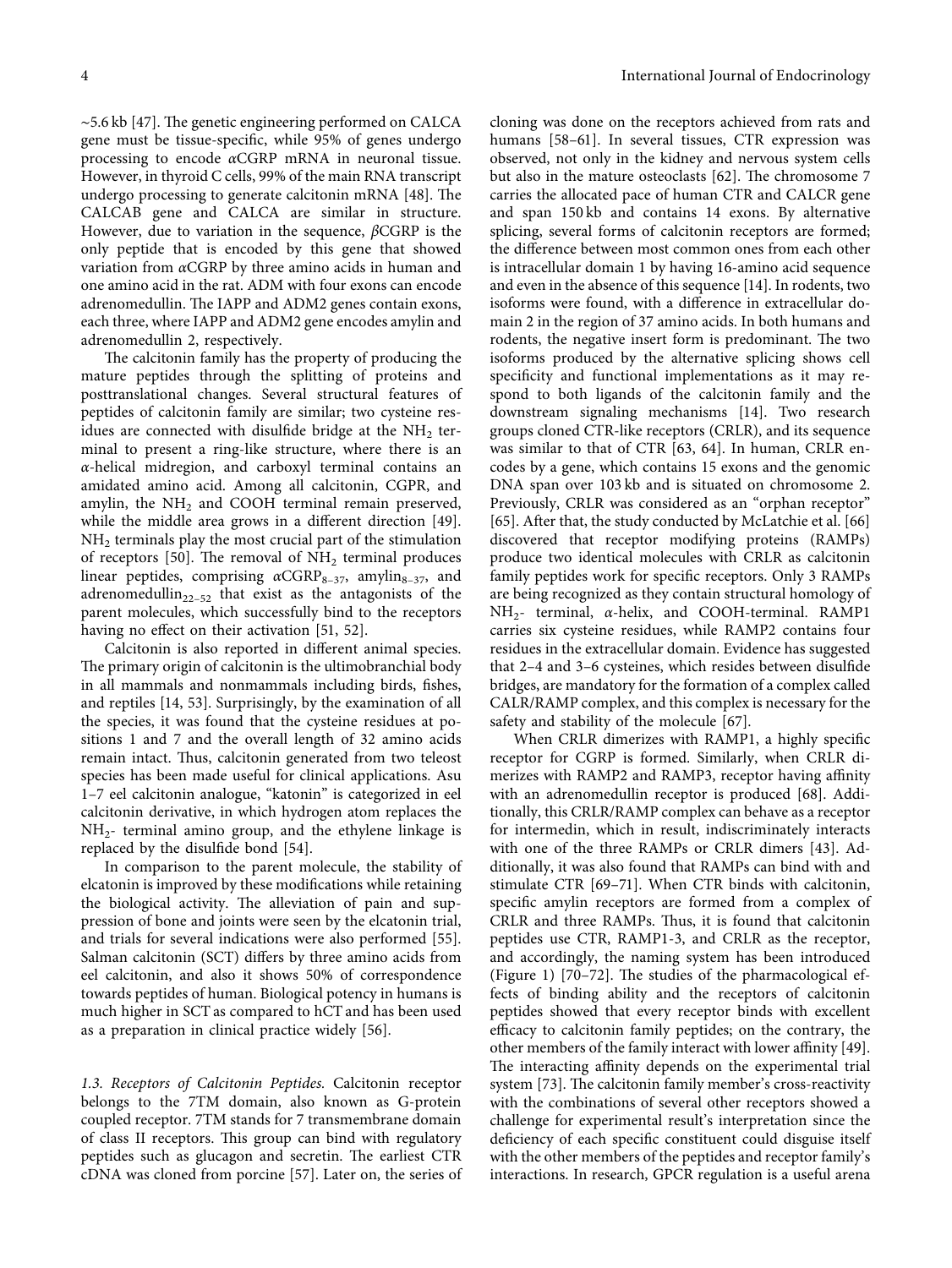<span id="page-4-0"></span>

Figure 1: Classification and composition of human calcitonin family receptors showing various receptors (labeled below the figure) and ligands (labeled above the figure).

where GPCRs are usually used as a target for drugs. From various evidences, it is confirmed that 30–50% of the clinically used medicines act via approximately 80 members of this receptor family.

# 2. In Vitro and In Vivo Studies in WT Animals

The subsequent sections represent various studies in wild type (WT) and genetically modified (GM) animals as well as clinical investigations for the discussion of the biological role of calcitonin peptides in the bone [\[74–](#page-13-0)[82](#page-14-0)].

2.1. Effect of Calcitonin on an Elevated Level of Blood Calcium. The observation that calcitonin lowers the amount of circulating calcium resulted in the hypothesis that its physiological function in hypercalcemia might be involved in restoring ordinary concentrations of serum calcium. In several *in vitro* studies, this hypothesis was tested in rats, many of which were parathyroidectomized (PTX) without PTH-secreting cells or thyroparathyroidectomized (TPTX) without C-cells, which secrete both PTH and calcitonin. When calcium injection or infusion directly caused hypercalcemia, the existence of thyroid gland was essential to reduce the calcium concentrations in the circulation [\[83, 84](#page-14-0)]. Same conclusions were observed with the IV administration of parathyroid or partially purified PTH-induced hypercalcemia, conforming its advantages in hypercalcemia[[85](#page-14-0)]. A general finding in renal failure is the resistance produced due to the calcemic mechanism present in PTH and secondary hyperthyroidism. Rodriguez et al. documented the fact that the presence of thyroid gland is mandatory in suppressing the calcemic action to PTH in rats. This reduction can be seen in the PTH-induced hypercalcemia in both cases of PTH-induced hypercalcemia associated with kidney failure or diet-provoked hyperparathyroidism [\[86\]](#page-14-0). It was also suggested that the biological characteristics of calcitonin in bone loss protection was affected by other hormones.

The TPTX rats with decreased calcitonin were treated with PTH to produce an increased level of calcitonin, which resulted in bone damage from the proximal part of the tibia

side. On the contrary, the PTX rats that had sufficient calcitonin came up with no damage to the bone, thus rendering the protective function of calcitonin, under these circumstances [\[87\]](#page-14-0). Based on the findings that osteopenia caused by ovariectomy (OVX) rats is involved with a reduction in the circulation of calcitonin, it was suggested that calcitonin stimulated the degradation process of bone caused by estrogen deficiency. However, this hypothesis has not been supported by experimental proof. For example, in rats, with and without thyroid gland showed a nonsignificantly different decline in femur density and calcium content[[88](#page-14-0)]. The key strength of the research mentioned above is the usage of animal models that enable careful manipulation of hormone level by removing thyroids, parathyroid, and ovaries. These results confirm that the key origin of calcitonin is thyroid and shows the potential to cope up with an increased level of calcitonin due to various reasons. These studies did not illustrate response to the fundamental issue of the biological and functional role of CT; despite these apparent improvements in scientific understanding, it defines its function in a pathology. The growth of those mice that are genetically altered in subsequent years has given the potential objective for further research towards the contribution of calcitonin in stressed conditions.

2.2. Bone Resorption by Osteoclasts. Mature osteoclasts are created by merging of precursor hematopoietic cells and play a vital role in bone resorption. A high number of local and systemic variables regulate the differentiation and activity of osteoclasts. The interaction of macrophage colony-stimulating factor to its receptor c-FMS induces the osteoclast differentiation, which results in stimulation of expression of nuclear factor-kappa-β (RANK). The RANK-RANK ligand (RANKL) interaction stimulates the differentiation and activation of osteoclasts. Osteoprotegerin (OPG) is an osteoblast lineage cell-secreted decoy receptor, which interacts with RANKL and competitively inhibits RANK/RANKL interaction. Thus, the main factor in controlling osteoclast activation and bone resorption is the ratio between OPG and RANKL levels[[89](#page-14-0)]. Mature osteoclasts degrade the extracellular matrix of the bone, utilizing a specific methodology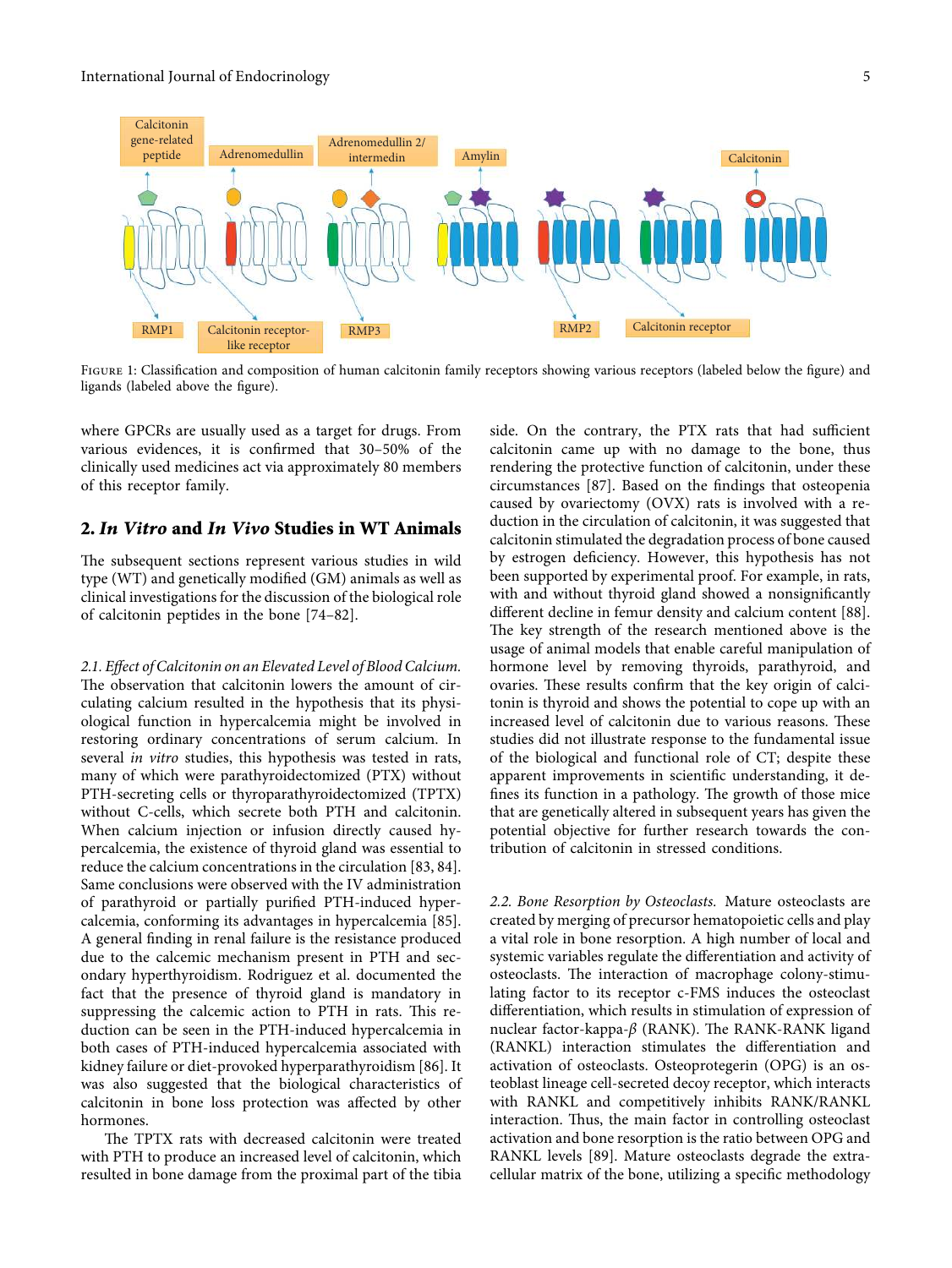that is already documented in previous studies. When mineralized bone matrix interacts with fully differentiated osteoclasts, a "sealing region" is produced that covers the resorption lacuna's enclosed area. The osteoclast membrane present in the sealing arena undergoes twisting and forms a tangled border. These borders are meant to be used for the transportation; i.e., protons, and matrix-degrading enzymes are released during the bone resorption method. Shortly after the discovery of calcitonin, it was found that the bone resorption is the vital factor for the fast decrease in calcium concentration of the circulation under the effect of calcitonin [\[11](#page-11-0)]. After some years, the complete detail about calcitonin family was described[[90](#page-14-0)]. Furthermore, the osteoclasts exhibit the expression of CTR, RAMP1-3, and CRLR, revealing the interaction potential of the calcitonin family with these cells[[91\]](#page-14-0).

2.2.1. Calcitonin. Calcitonin binding to osteoclasts receptor results in the loss of the ruffled boundary within minutes, which results in cell removal along with its restriction of movement and bone dissociation [\[92, 93\]](#page-14-0). Several different mechanisms can stimulate calcitonin activity in the osteoclasts, such as cAMP affects motility restriction and quiescent state induction. At the same time, intracellular calcium signaling mediates the removal along with disruption of the resorption process in the sealed area [\[94](#page-14-0), [95](#page-14-0)]. Various studies on the mechanistic aspects of sealing area unbinding revealed about calcitonin-based modulation of Src and tyrosine kinase Pyk2 that is strongly expressed in osteoclasts and located primarily in the sealing area[[96](#page-14-0), [97](#page-14-0)]. When mature osteoclasts of the mouse were administered with sCT, it did not affect the amount of osteoclast cells in culture; however, the ability of bone resorption by the pretreatedcells was reduced [[98](#page-14-0)–[101\]](#page-14-0). The sCT-treated cells exhibited pits of smaller size as compared to control cells, indicating a prolonged suppressive impact of sCT on the motility of osteoclast.

2.2.2. Calcitonin Gene-Related Peptide. Resembling to the calcitonin impacts, hypocalcemia was induced by injecting CGRP to rabbits and rats [\[102](#page-14-0), [103](#page-14-0)]. Multiple studies discovered that CGRP due to its inhibitory effect show inactivation of osteoclast; thus, bone resorption was also seen. However, the efficacy of CGRP is too low as compared to calcitonin. The cells were cultured from the bone marrow of mouse under the effect of M-CSF and RANKL; CGRP at 0.1 nM or higher concentration reduced the area of resorption pits, while 10 nM CGRP was needed to inhibit TRAP-positive cell development. According to these findings, osteoclast activity is more strongly inhibited compared to bone resorption under the effect of CGRP[[104](#page-14-0)]. CGRP also adversely affected the production of TRAP-positive mono- and binuclear cells. After treatment with CGRP, the levels of osteoclasts were reduced in the cultures of the human bone marrow [\[105](#page-14-0)]. This experiment revealed that CGRP binds to osteoclast precursors, leading to the regulation of osteoclast production.

In animal models, the impact of CGRP on bone resorption was evaluated. OVX is a standard process conducted to produce osteoporosis in the animals with a deficiency of estrogen. In a study, the administration of CGRP to OVX rats hindered the bone resorption[[106](#page-14-0)]. CGRP is less efficient in suppressing bone resorption than sCT although it has been tested at a concentration 500 times greater than sCT. This reduced efficacy indicates that this may not be an activity due to the action of CGRP on its receptors; rather, it could be a nonspecific effect of CGRP [\[106](#page-14-0)].

The literature study has proposed a function for CGRP in defending bone from adverse effects of bone implantation. After joint arthroplasty, aseptic loosening may happen as a consequence of adhering particles produced from the implant leading to local bone resorption. The osteolysis caused by wear particles is a critical reason for the failure of the implant. The existence of CGRP in the skeleton and nerve fiber periphery of periprosthetic osteolysis locations emphasizes to study whether CGRP exhibits protective effect via suppression of osteolysis by osteoclasts [\[107, 108](#page-15-0)]. An in vitro study was conducted on osteoblasts and osteoblast-like cell line MG-63 to study the influence of CGRP on the catabolism induced by ultra-huge molecular weight polyethene (UHMWPE) particles[[109, 110\]](#page-15-0). UHMWPE particles caused RANKL expression but inhibited OPG expression in both kinds of cells; on the contrary, CGRP lowered RANKL level produced by UHMWPE, indicating suppression bone resorption under the effect of these particles.

2.2.3. Role of Amylin. Early trials discovered that injection of amylin caused hypocalcemia[[111](#page-15-0)–[115\]](#page-15-0). Another study reported that amylin hindered the formation of TRAP-positive cells[[99](#page-14-0)]. According to another study, amylin inhibits cell fusion through activated signal-regulated protein kinase 1/2 (ERL1/2)[[116\]](#page-15-0). Additionally, amylin contributes to bone disruption by mature osteoclast [\[99\]](#page-14-0). In mouse neonatal calvarial organ culture scheme, amylin enhanced concentrations of cAMP and decreased the PTH-stimulated re-sorption $[52, 117]$  $[52, 117]$  $[52, 117]$  $[52, 117]$  $[52, 117]$ . The bone disruption in a fetal mouse can be overturned by amylin; however, its efficacy was comparable to the efficacy of CGRP; when compared to hCT, the efficacy decreases up to 60 times  $[118]$ . The administration of amylin either locally for five days or systematically for one month results in a 60–70 percent decrease in bone resorption indices[[107, 119](#page-15-0)]. Another study involved the administration of amylin in estrogen-deficient rats for 30 days. Amylin decreased urinary excretion of deoxypyridinoline in these experimental animals and decreased the trabecular bone loss although it did not affect cortical bone indices[[120\]](#page-15-0).

2.2.4. Role of Adrenomedullin. Despite the adrenomedullin receptor's presence on osteoclasts and the capacity of adrenomedullin to cause cAMP formation in these cells, studies have continuously demonstrated that the osteoclast differentiation is not affected by adrenomedullin. This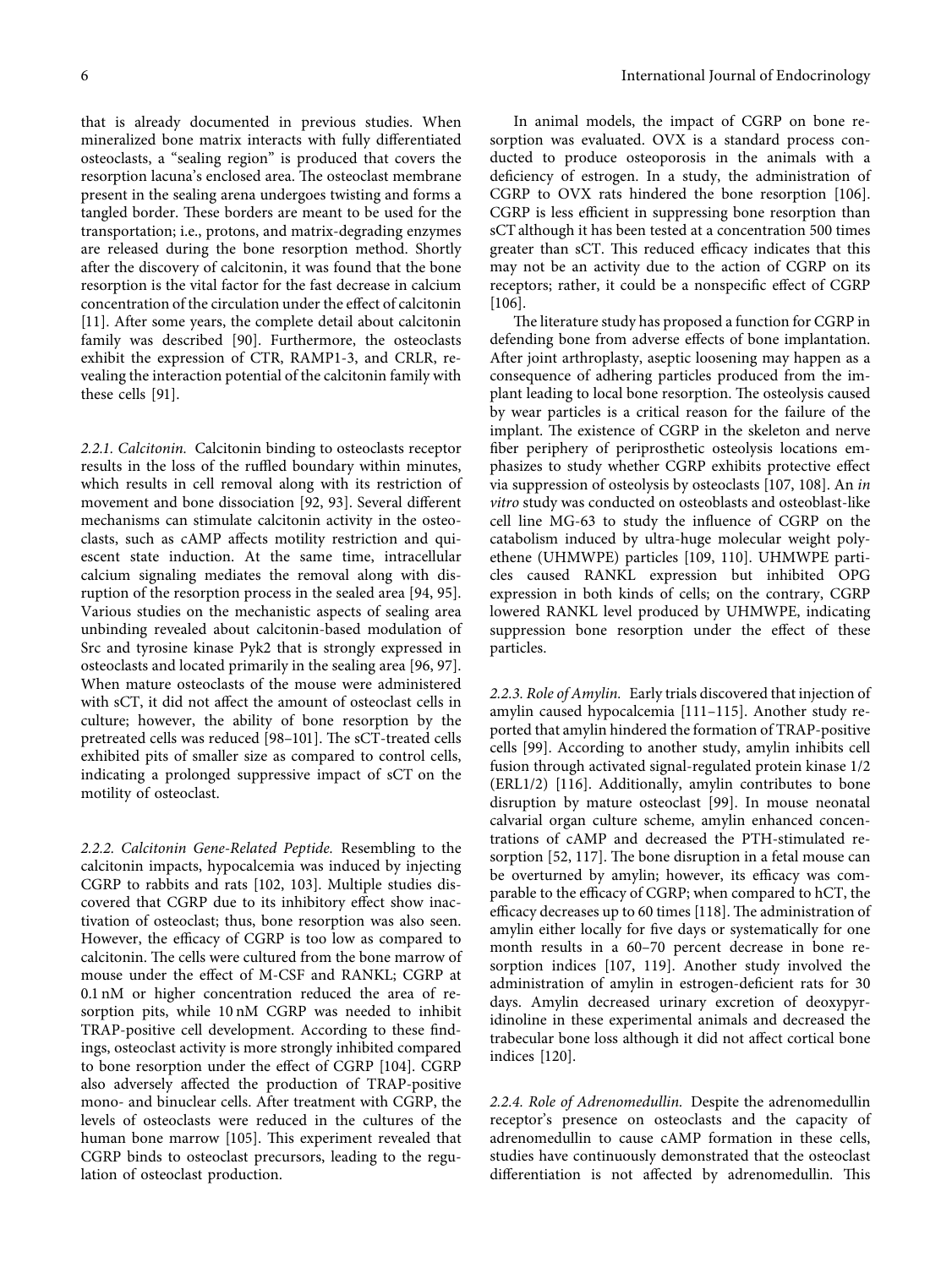phenomenon has been studied in the cultures having 1,  $25(OH)<sub>2</sub>D<sub>3</sub>$  or M-CSF and RANKL to produce osteoclasts in bone marrow cultures  $[66, 121, 122]$  $[66, 121, 122]$  $[66, 121, 122]$  $[66, 121, 122]$  $[66, 121, 122]$ . This is unlike to all the other calcitonin family members. However, in some pathological circumstances that cause bone disruption, adrenomedullin acts differentially by modulating the inflammatory environment to hinder bone disruption. In an in vitro model, the treatment of rheumatoid synovial fibroblasts was provided by giving IL-1 $\beta$  and TNF- $\alpha$  proinflammatory factors and cultured along with mononuclear peripheral blood cells. In another study, osteoclast development was suppressed in the cells treated with adrenomedullin, via expression of RANKL and OPG [\[123\]](#page-15-0).

2.2.5. Intermedin. In osteoclast, intermedin activity is distinctive from that of adrenomedullin. However, its activity is equivalent to amylin, calcitonin, and CGRP. Intermedin is the potential inhibitor of multinucleated osteoclast development, which is regulated by M-CSF and RANKL. In this study, cAMP mediated the activity of intermedin[[122](#page-15-0), [124](#page-15-0)]. Current studies have indicated that the MC3T3 osteoblastic cells treatment with intermedin may hinder the formation of osteoclasts due to increase in OPG expression and decrease in RANKL and M-CSF expression [\[125](#page-15-0)].

2.2.6. Comparative Studies. There are various studies on the comparison of the action of calcitonin peptides on the development and activity of osteoclasts. The formation of osteoclasts is inhibited by amylin, sCT, and human CGRP in the 1,  $25(OH)_{2}D_{3}$ -containing culture of the mouse bone marrow[[99](#page-14-0)]. At a level of 0.1 pmol/L and above, sCT suppressed osteoclast differentiation, while at a low level of 1 nmol/L or more, the activity of amylin or CGRP is decreased[[99](#page-14-0)]. Granholm et al. [\[101](#page-14-0)] reported the similar findings, i.e., inhibition of osteoclast formation in the bone marrow and spleen of the mouse under the effect of Sct [\[101](#page-14-0)]. The formation of osteoclast induced by calcitonin was tested in the M-CSF- or M-CSF-RANKL-treated bone marrow of mouse to provoke osteoclast differentiation [\[91](#page-14-0)]. M-CSFtreated bone marrow cells showed the expression of mRNA and proteins of CRLR and RAMP1-3, whereas cell treatment with adrenomedullin, amylin, intermedin, or CGRP promoted cAMP formation[[91](#page-14-0)]. Furthermore, the CTR expression was provoked by the addition of RANKL, and CTR expression was accompanied with the cell's responsiveness to sCT. Interestingly, amylin showed its action in M-CSFtreated bone marrow cells without exhibiting expression of CTR. It shows that amylin acts through receptors other than CTR/RAMP1-3 in these cells.

The influence of calcitonin peptides on bone resorption stimulated by PTH was measured in organ cultures by determining<sup>45</sup>Ca release from mouse calvaria [[122](#page-15-0)]. Comparison of peptide's inhibitory impacts on bone disruption depicted that sCT was the most potent moiety having  $IC50 = 3$  pmol/L. However, CGRP and amylin had IC50 at 10–30 nmol/L and intermedin at 300 nmol/L, and adrenomedullin had no impact[[122\]](#page-15-0). Furthermore, microscopy and image analysis techniques are useful in the comparison of amylin, calcitonin, and CGRP effects on the osteoclast. Osteoclast motility was decreased by CGRP and amylin, yet the calcitonin suppressed both the motility level and osteoclast withdrawal. The study showed that the motility of cell is mediated by the cAMP signaling pathway. As a conclusion, cAMP pathway is activated by amylin and CGRP, while calcitonin level influences osteoclasts, likely via calcium level change in cells. This phenomenon might be responsible for the greater potency of calcitonin in the suppression of bone dissociation [\[126](#page-15-0)].

2.3. Role of Osteoblastic Differentiation in Bone Matrix Production. The mononuclear bone-forming cells, named as osteoblasts, undergo differentiation from the mesenchymal stem cells of bone marrow. Under the effect of an organized signaling pathway, preosteoblasts are evolved into mature osteoblasts that generate bone matrix and then mineralize it. After bone formation, the osteoblast can either undergo apoptosis or be attached in the matrix of bone, leading to their differentiation into osteocytes [\[127–132\]](#page-15-0).

2.3.1. Calcitonin. Several studies documented the impact of calcitonin on the division of osteoblast and development of bone. A latest study depicted that calcitonin treatment was used for bone development and division of osteoblast. Even after completion of bone formation process, it hinders the bonedevelopment process [[133\]](#page-15-0). The succeeding research discovered a fast stimulating impact of calcitonin on the multiplication of osteoblast [\[134](#page-15-0), [135\]](#page-15-0). Calcitonin, on the other side, showed no activity on the osteoblastic proliferation in rats and did not change indices of bone development in adult mice that received a local injection of calcitonin [\[51](#page-13-0), [107](#page-15-0)].

An experimental trial proved the absence of CTR expression in the osteoblasts[[136\]](#page-15-0). Due to a high concentration of peptide used in this study, calcitonin activity could be due to its interaction with receptors other than CTR. Furthermore, due to possible presence of other bone cells in the primary osteoblast culture, its indirect impact on osteoblast was evaluated. Later researches in the animal models reported that calcitonin regulates bone formation, but the action discussed above was generated by osteoclasts and osteocytes rather than a direct impact on osteoblasts.

2.3.2. Calcitonin Gene-Related Peptide. In contrast to calcitonin, CGRP has a beneficial impact on osteoblasts in vitro, but not in vivo. It has been demonstrated that CGRP specifically binds to the rat's calvaria cells [\[137](#page-16-0)]. After treatment with CGRP treatment, the cAMP level is elevated in the cell lines of UMR 106-01 rat with osteosarcoma, osteoblastoma, and primary osteoblast cultures[[138](#page-16-0)–[140](#page-16-0)]. CGRP enhanced cAMP concentrations in the culture of calvarias of rat, chicken, and mouse, while calcitonin had no impact on these cells[[141\]](#page-16-0). CGRP therapy improved the level of calcium in UMR 106-01 osteosarcoma cells and in cell lines of human osteoblast viz. MG-63 and OHS-4. Here, it is worthy to mention that intracellular calcium is a second messenger in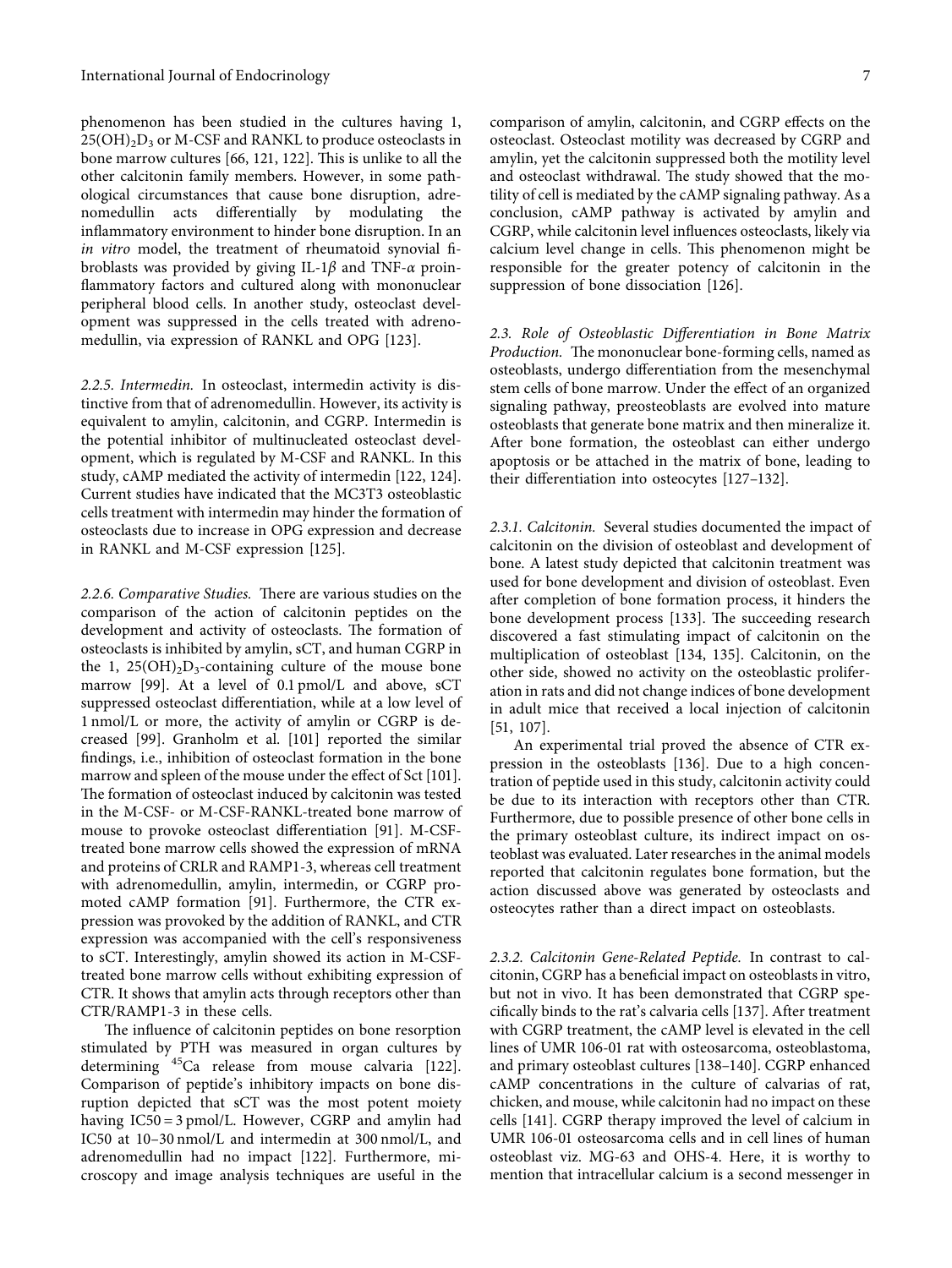CGRP signaling [\[142–144](#page-16-0)]. CGRP induced primary osteoblast proliferation; however, its efficacy was lower than that of amylin [\[145\]](#page-16-0). Also, CGRP antagonist CGRP<sub>8-37</sub> [\[146](#page-16-0)] did not inhibit the proliferative effect of CGRP. This has made it possible for the action of CGRP and amylin on osteoblast division through the same receptor that possesses a higher efficacy for amylin [\[145\]](#page-16-0).  $\alpha$ CGRP was also found to promote the differentiation of osteoblast in cultured bone marrow cells of rat, while βCGRP showed no osteogenic type activity inthis experimental system [[147](#page-16-0)]. Thus, CGRP also hinders the apoptosis of osteoblast-like cells via Wnt/β-catenindependent signaling pathway and enhances BMP-2 activation leading to an increase in differentiation [\[148, 149](#page-16-0)]. According to a finding, CGRP provokes osteoblast precursor differentiation [\[140](#page-16-0), [150](#page-16-0)]. Latest studies have shown that CGRP caused differentiation in bone marrow stromal cells (BMSCs), which resulted in the mineralization of osteoblast in healthy or OVX rats [\[104](#page-14-0), [151](#page-16-0)]. CGRP effect on BOMSC differentiation likely takes place through Wnt/-β-catenin pathway induction[[152–154\]](#page-16-0).

2.3.3. Role of Amylin. Various studies have reported the role of amylin in the development of cAMP in the cell lines of primary osteoblastic cells, fetal osteoblastic cells of rats, as well as primary osteoblast cell of human, showing bone as a possibletarget of amylin  $[107, 118, 155]$  $[107, 118, 155]$  $[107, 118, 155]$  $[107, 118, 155]$  $[107, 118, 155]$ . The investigations on the signaling pathways involved in the amylin-mediated proliferation showed that G<sub>i</sub> proteins activate ERK1/2 phosphorylation that alternatively induces mitogenicity under the effect of amylin in the osteoblast-like cells of rats since an inhibitor PD-98059 suppresses the proliferative effect of amylin. It was a surprise that the amylin-induced proliferation in osteoblasts needed the IGF-1 receptors in spite of the absence of any interaction between amylin and IGF-1 receptors [\[156](#page-16-0)].

According to various studies on the function of amylin, the NH<sub>2</sub>- terminal octapeptide fragment amylin<sub>1-8</sub> activated the proliferation of primary rat osteoblast  $[52, 157]$  $[52, 157]$  $[52, 157]$ . The presence of small chain amylin that exerts mimicking effect on bones offers a chance for the development of amylinbased therapeutic moieties. Stable analogues of amylin 1–8 are undergrowth for future use in osteoporosis [\[158](#page-16-0), [159](#page-16-0)]. Furthermore, amylin works in vivo to promote the development of bones. When given locally daily for five days to mouse calvariae, amylin resulted in a fourfold increase in the osteoblast activity[[107\]](#page-15-0).

2.3.4. Role of Adrenomedullin. Analogous to amylin, adrenomedullin plays a significant role in the proliferation either in rat or human osteoblast and in the culture of ex vivo neonatal mouse calvaria [\[160–164\]](#page-16-0). Adrenomedullin is expressed mostly in osteoblasts and shows activity via a paracrine/autocrine mechanism [\[165\]](#page-16-0). Dissimilar to other peptides of calcitonin family, adrenomedullin shows uncertain impacts on osteoblast cAMP levels showing that adrenomedullin in these cells activates ERK1/2 and voltagedependent calcium channels[[166, 167](#page-17-0)]. Additionally, adrenomedullin exhibited no direct binding to IGF-1R, and like amylin, its effect of proliferation in osteoblastic cells shows dependency on IGF-1R [\[156](#page-16-0)]. Adrenomedullin is considered as a survival factor. It suppresses the apoptosis process in osteoblast, probably via the signaling pathway ERK1/2, activation of CREB, and Wnt pathway[[167, 168](#page-17-0)].

2.3.5. Role of Intermedin. In terms of its effects on osteoblasts and bone formation, intermedin is the CT family's least studied peptide. In vitro research has shown that intermedin does not influence the proliferation or differentiation of MC3T3 osteoblast-like cells. Yet, it appears to suppress dexamethasone and apoptosis-induced serum starvation, indicating its widespread beneficial impact in these cells[[125\]](#page-15-0). To comprehend intermedin action in cells along with its prospective action on the development of bone, still advanced studies are required for better understanding.

2.4. Function of Osteocytes in Bone. Osteocytes are present in lacunae within the mineralized bone tissue. Osteocytes interact with each other via dendritic processes. Osteocytes have significant contribution in the regulation of bone turnover and mineral metabolism. The latest studies have discovered that osteocytes create osteoclast-like characteristics and undergo osteolysis along with the removal of bone matrix into their extracellular space[[169\]](#page-17-0). Osteocytes express genes, known as osteoclastic markers such as cathepsin K and TRAP[[169, 170\]](#page-17-0). Osteocytes produce sclerostin, which is a vital glycoprotein and encoded by the SOST gene. Sclerostin interacts with coreceptors LRP4 chaperone and LRP5/6 and suppresses the signaling pathway of Wnt/catenin [\[171](#page-17-0)]. Sclerostin hinders the development of bone in transgenic animal and promotes bone resorption by affecting osteoclast precursors and RANKL/OPG pathway. Monoclonal antibody-targeting sclerostin in humans is an antiosteoporotic drug, which is in final stage of its development[[172–174\]](#page-17-0).

2.5. Discussion of In Vitro and In Vivo Studies in WT Animals. In the context of bone remodeling, Figure [2](#page-8-0) shows a summary of calcitonin family peptide activity in bone cells. The peptide activities differ in the efficacy and specificity, and it is confirmed that the calcitonin family peptides in the bone produce an overall beneficial impact. Normal concentrations of calcitonin-peptides in human serum are in picomole per liter range. Abovementioned studies used these peptides in a concentration range from picomole per liter to micromole per liter. Except CGRP, which can hit an increased native amount of microenvironment of bone, the experiment conducted on calcitonin family peptides at elevated amount of drug needs to be carefully monitored. Moreover, the sCT is broadly utilized during the experimental trial conducted on mouse, rat, and human systems that surely hinder the possible outcomes of pharmacologyrelated outcomes, instead of physiological outcomes. Furthermore, though the physiological relevance may be doubtful, the assessment of sCT and amylin at elevated levels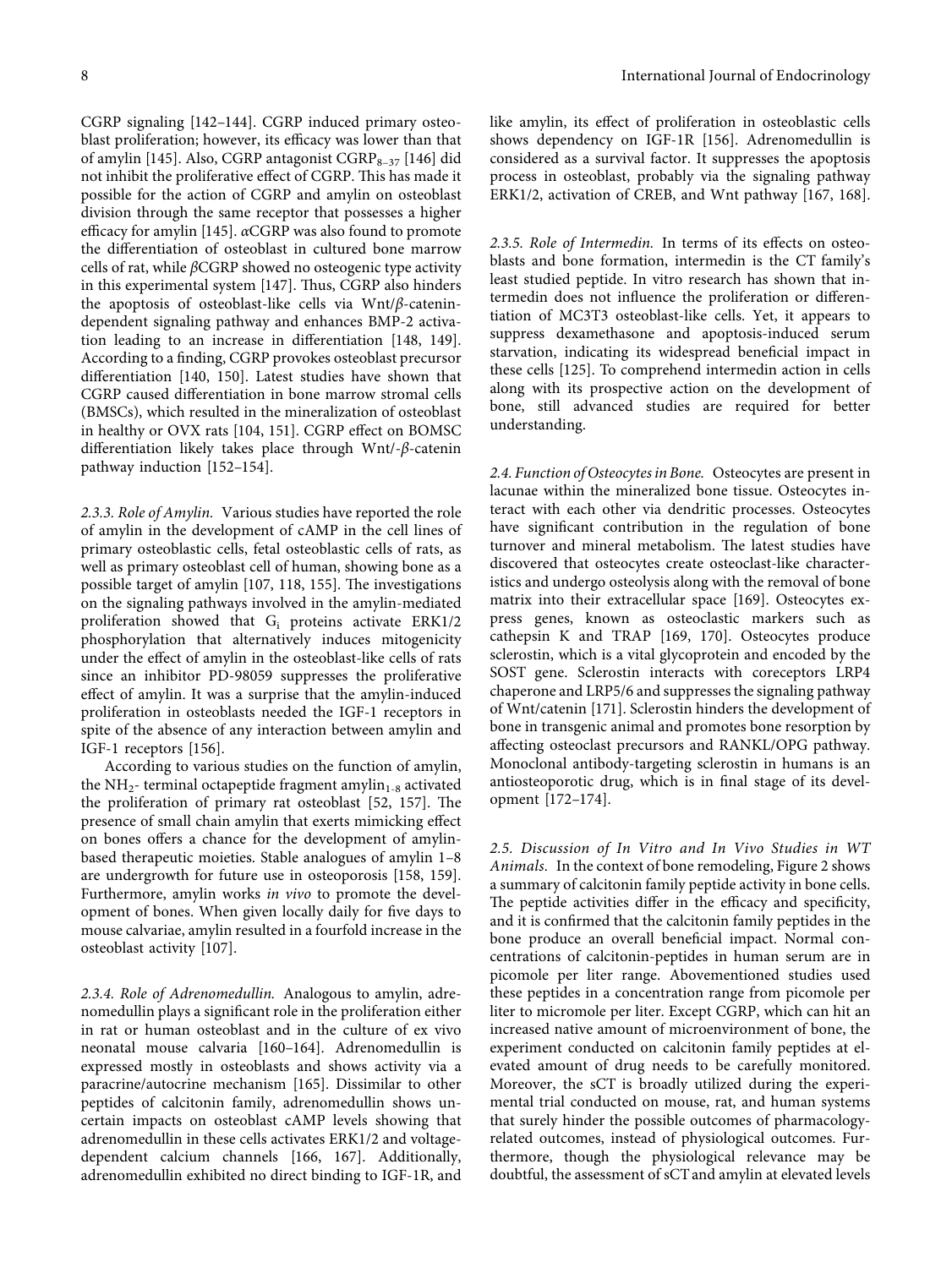<span id="page-8-0"></span>

FIGURE 2: Calcitonin genes family and their respective in vitro effects on bone cells. CGRP, calcitonin gene-related peptide.

is clinically essential during the use of sCT and the human amylin analogues such as pramlintide, especially in patients suffering from diabetes [\[175–179](#page-17-0)]. Belowmentioned discussion reveals the importance of genetically modified animals in improving the knowledge about bone activity (in context of physiology) of calcitonin peptides.

## 3. In Vitro and In Vivo Studies on GM Animals

3.1. Physiological Function of Calcitonin. Since the invention of calcitonin over 50 years ago [\[6\]](#page-11-0), its inhibitory effect on bone resorption has been thoroughly investigated. Thus, it is astonishing that calcitonin role in context of physiology is vague. Calcium metabolism and mineral density of bone are not affected in patients with medullary thyroid carcinoma with a chronically increased level of endogenous calcitonin or in thyroidectomized individuals with undetectable circulating calcitonin [\[180](#page-17-0), [181](#page-17-0)]. As there is no pathological effect of an increased or decreased excretion of calcitonin, a study also recommended that calcitonin shows no biological or functional impact on mammals. According to a study on the vestigial nature of calcitonin, it was found that calcitonin is essential for fish survival, but it does not play any role in the mammalian hemostasis of calcium or bone disruption [\[182–184](#page-17-0)]. Unlike these dubious opinions, the present harmony is that, under calcium stress conditions, calcitonin plays a vital role in protecting the skeleton.

3.2. Role of Calcitonin, Calcitonin Gene-Related Peptide, and Calcitonin Receptor in GM Mice. The lab research conducted in GM mice found that calcitonin profoundly suppresses the bone disruption process, and hence, calcitonin-deficient mice (CDM) were supposed to reduce bone mass, as compared to control breed of wild-type (WT) mice, due to an enhanced resorption of bone. Nevertheless, the bone phenotype of mice having a deficiency of calcitonin was completely different from what was expected. Hoff et al. introduced a mouse breed with decreased level of calcitonin and  $\alpha$ CGRP due to absence of the required DNA sequences and were named as Calca knockout (KO) or  $CT/\alpha CGRP^{-/-}$ [\[185](#page-17-0)]. The mice showed no effect on their growth, and their calcium concentrations were normal. Surprisingly, due to enhanced bone formation, the Calca KO mice had a

considerably higher volume of trabecular bone mass. Calca KO mice showed a low sensitivity to OVX, retaining their bone mass; however, bone mass of WT mice was reduced to three times after two months of OVX. The Calca KO mice also revealed that the osteoblast can be considered as an important target of calcitonin/αCGRP in bone and that calcitonin/αCGRP hinders bone development. Nonetheless, mice did not contain both calcitonin and  $\alpha$ CGRP, and this phenotype could not be attributed to any peptide[[185](#page-17-0)]. Following the publication of original research, the same group defined the phenotype of αCGRP KO mice having intact calcitonin [\[186\]](#page-17-0). The calcitonin level of  $\alpha$ CGRP KO mice was normal, and in contrast to Calca KO, the rates of bone development were decreased leading to osteopenia formation. Thereby, calcitonin deficiency resulted in the elevated bone mass phenotype of the Calca KO of mice. At the same time, αCGRP seems to be involved in the enhancement of the bone development. Another study on Calca KO mice proved the development of the morphological characteristics of bone with age. The enhanced bone formation in animals 12 and 18 months of age was accompanied with a similar rise in the disruption of bone, with an increased rate of bone turnover in 20% of the Calca KO mice. These findings suggested an inhibitory effect of calcitonin on the bone phenotype of the older KO mice[[187](#page-17-0)]. Unlike age-dependent development of phenotype in Calca KO mice, αCGRP KO exhibited osteopenia phenotype at all the analyzed ages [\[187](#page-17-0)]. The presence of an integral Calcb gene encoding βCGRP confounded the phenotype analysis of the Calca KO and αCGRP KO mice. Nonetheless, there was no difference in the bone phenotypes of Calcb KO mice and control WT mice. Thus, it can be concluded that  $\beta$ CGRP has no significant contribution in the regulation of bone remodeling[[188](#page-17-0)]. To study the adaptive response to mechanical loading (ML), ML to ulna could be adopted as a model, which was used later on in other studies for testing the role of CGRP adaptive response to ML. WTmice showed the activation of periosteal mineralization under the effect of ML; however, it was not seen in αCGRP KO mice.

3.3. Inferences and Qualms regarding Calcitonin, Calcitonin Gene-Related Peptide, and Calcitonin Receptor. Skeletal biology has significant association with calcitonin and its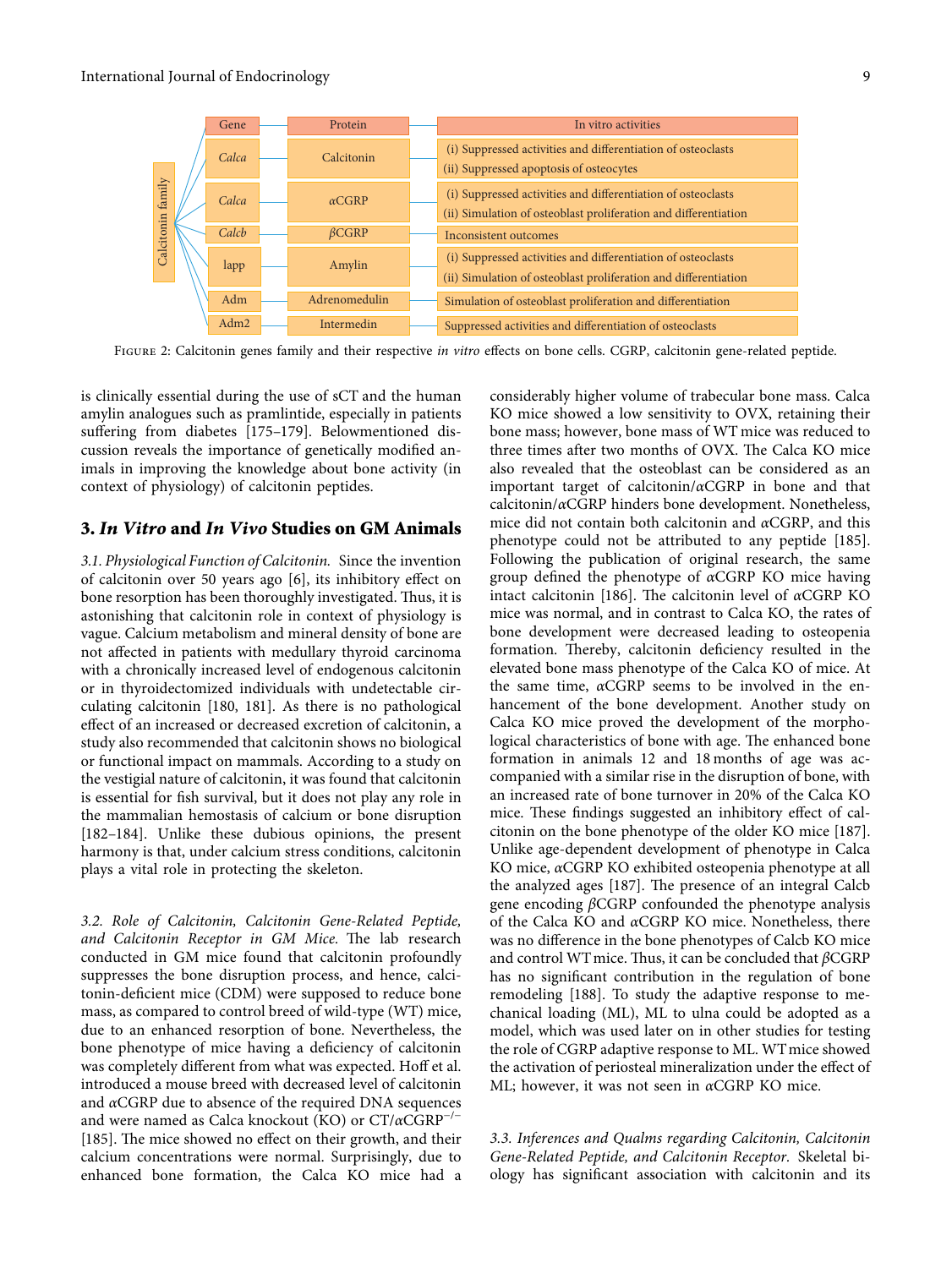receptors. Overall, the Calca KO mice and Calcr KO mice have been regularly observed to have elevated bone mass due to enhanced development of bone although Calcr expression is not observed in the osteoblasts. A later study resolved this contradiction successfully. According to the finding, there was an increased bone formation in the skeletal phenotype of an osteoclast-related Calcr KO, like Calcr KO [\[189–191\]](#page-17-0). In addition, calcitonin enhanced the quantity of sclerostin, secreted from osteocytes. Thus, calcitonin affects osteoblasts indirectly, likely through two kinds of bone cells, which undergo Calcr expression, named as osteoclasts and osteocytes. The skeletal morphology of mouse lacking calcitonin requires further studies. Calcitonin activity has so far been concluded from the skeletal phenotypical characteristics of mice lacking both calcitonin and  $\alpha$ CGRP and mice missed in αCGRP alone. However, there is no direct assessment of a mouse lacking calcitonin. An additional significant issue was the signaling of amylin in the Calcr KO mouse. As the identified amylin receptors include CTR, the investigation of the Calcr KO phenotype in this mouse model should highlight the fundamental impact on amylin signals. Calcitonin's pharmacological study in the specific bone cells of genetically modified animal has determined the physiological role of calcitonin in hindering bone development. A same kind of issue has been recognized in studies of PTH action in bone since PTH stimulates the formulation of bone [\[192](#page-17-0)].

3.4. Effect of Calcitonin and Its Receptor in Elevated Level of Calcium. To study the role of CTR in maintaining calcium homeostasis in hypercalcemia, the CTR KO-mouse model outlinedabove [[191\]](#page-17-0) was used. When  $1, 25(OH)_{2}D_{3}$  induced hypercalcemia, the calcium level in the CTR KO mice was significantly higher, indicating that CTR is essential in calciumstress [[191](#page-17-0)]. The similar animal model was used to explore osteoclast-expressed CTR contribution to prevent an increase in the level of calcium[[193](#page-17-0)]. In three mice strains, the researchers compared its action to hypercalcemia: CTR removal in WT, global CTR KO, and a Cre/loxP mouse models in osteoclast bone. With high serum concentrations of calcium, the KO strains showed the same responses to the increased calcium level. These findings indicate that calcitonin predominantly protects against hypercalcemia by inhibiting osteoclast activity.

3.5. Role of Calcitonin in Lactation. The function of calcitonin and CTR during lactation was studied by using transgenic animal models. Lactation is a biological condition that is accompanied with fast mineralization to provide the milk with calcium. The study described a 50% decrease in mineral contents of spine bone in the Calca KO model, and the WT controls showed a decrease of  $23.6\%$  only [\[194](#page-17-0)]. The spine bone minerals were normalized in the WT mice after thirteen days of feeding, while it might surpass 18 days to achieve the values in the Calca KO mice. In addition, the effect of sCT and CGRP in the double-KO mouse model was assessed. The administration of sCT brought bone parameters back to normal, while there was no effect of CGRP. It

showed that calcitonin significantly contributes to calcium homeostasis and maternal structure normalization after the weaning period[[194\]](#page-17-0).

The studies on global CTR KO mice have also suggested that calcitonin plays its role in defending the skeletal state from extreme resorption of bone during lactation [\[195](#page-17-0)]. The resorbing capacity of osteoclasts was the same among both CTR KO and the WT animals. Nonetheless, the CTR KO mice have been found to have enhanced expression of several genes such as Catk and Mmp13 in tibiae. The researchers demonstrated previously that osteolytic genes were expressed in osteocytes during calcitonin deficiency. In addition, CTR KO mice showed a larger osteocyte lacunar area compared to that of WT, indicating a functional role for calcitonin in the suppression of osteocytic osteolysis, resulting in the protection of maternal bones during the span of lactation[[195\]](#page-17-0).

3.6. Role of Amylin in GM Mice. Dacquin et al. investigated the morphological characteristics of bones in amylin-deficient mice[[116\]](#page-15-0). In this experimental model, the deficiency of amylin had no impact on regulating ingestion of food, body weight, or glucose metabolism. After an experiment of 24 weeks, osteoporosis was noted in both male and female mice with amylin KO features. Both amylin KO and WT mice had similar number of osteoblasts. However, osteoclasts number collagen degradation products were higher in the amylin KO mice, showing that a swift bone resorption resulted in the osteoporotic phenotype [\[116\]](#page-15-0). Bone phenotypes of young and adult male and female amylin KO mice were further compared. Trabecular thickness of amylin KO mice at an age of six weeks and femoral length at an age of seven months was increased, while female mice and WT control mice had similar measures[[196\]](#page-17-0). In short, different experiments showed similar impact of amylin on osteoclasts and bone resorption. Osteoporosis was observed in amylin deficiency. In addition, osteoclast differentiation was suppressed by amylin.

3.7. Role of Adrenomedullin, CTR-Like Receptor, and Ramp1- 3 in GM Mice. Some beneficial findings were obtained from the mice strains deprived of capability to produce adrenomedullin, Calcrl, Ramp1, Ramp2, and Ramp3 [[41](#page-12-0), [197\]](#page-17-0). Genetic deprivation in either adrenomedullin, Calcrl, or Ramp2 [\[198–200](#page-18-0)], is embryonically fatal in midgestation due to cardiovascular defects and hyperproliferative lymph vasculature. However, other strains such as Ramp1 KO and Ramp3 KO exhibit excellent viability[[199, 201, 202](#page-18-0)]. These results show that RAMP1 to 3 could not compensate for the damage of RAMP2 despite the structural resemblance between the three RAMPS. A conditional KO mouse model was developed by excising adrenomedullin gene through doxycyclinebased Cre/Lox and utilized this model for studying the skeletal effects of adrenomedullin deficiency[[203](#page-18-0)]. Due to certain etiologies, the concentrations of circulating adrenomedullin were decreased to half after treating with doxycycline. Compared with WT control,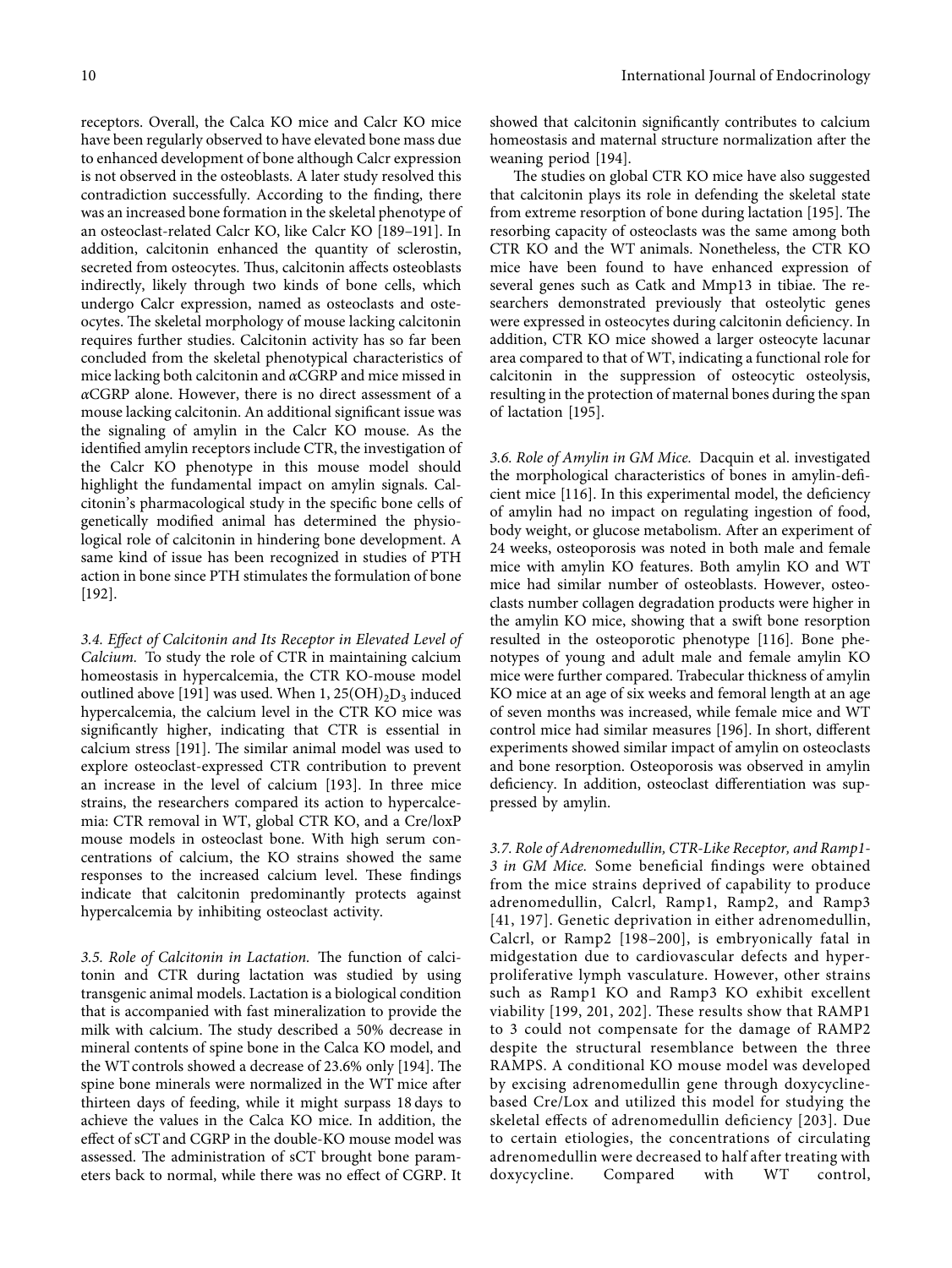<span id="page-10-0"></span>

Figure 3: Characteristic properties of the skeletal phenotype of knockout mice.

adrenomedullin-deficient mice exhibited an enhanced bone mass and density as determined in femora. In contrast to these unexpected outcomes, previous experiments with in vitro and local administration of adrenomedullin had an direct positive impact on bone formation, leading to enhanced bone mass and density in the mice lacking adrenomedullin [\[66](#page-13-0), [104,](#page-14-0) [165](#page-16-0)]. Ghrelin and CGRP are two peptides that could be involved in such indirect actions and induce bone development. These findings are confirmed by the latest knowledge that KO mice became obese after doxycycline administration [[203\]](#page-18-0). Moreover, the adrenomedullin inhibitor, named as the small molecules 16311, did not affect control femora, rather exerted a protective effect on OVX mice, indicating adrenomedullin effect in facilitating bone loss due to OVX[[203](#page-18-0)].

# 4. Clinical Studies

Calcitonin inhibits osteoblast-induced bone resorption. Since bone mass is not affected by the absence or presence of calcitonin, it can be used to suppress turnover, by keeping bone mass constant [\[204–206](#page-18-0)].

4.1. Administration of Salmon Calcitonin (sCT). sCT potency is higher than that of hCT; thus, it is the most commonly used calcitonin peptide among various calcitonin preparations used in clinical practice. Thus, it is widely used in clinics. sCT is considered safe and produces antibodies in patients; it is thought to have negligible undesired effects [\[207\]](#page-18-0). sCT was presented to market in 1974, followed by its approval by the FDA against postmenopausal osteoporosis,

hypercalcemia, and Paget's illness[[56](#page-13-0), [208\]](#page-18-0). Initially, sCT was available commercially as an intramuscular or subcutaneous formulation. There were benign, yet lethal effects of calcitonin injections, but its parenteral therapy was longlasting and uncomfortable[[209](#page-18-0)]. Calcitonin formulation as a nasal spray has been applied in various studies. The adverse effects of nasal spray are its poor bioavailability as compared toits parenteral administration [[210](#page-18-0)]. The recent trial of  $sCT$ as drug development is an oral preparation that enhances bioavailability and compliance [\[211](#page-18-0)]. The oral formulation contains sCT coupled to its delivery agent through weakly and noncovalent forces, which enhances the ability of sCT to pass through the gastrointestinal epithelium and defend it against the metabolizing enzymes [\[212\]](#page-18-0).

4.2. Antiresorptive Effect of Salmon Calcitonin. An important treatment used for bone resorption was sCT. Based on the intranasal or subcutaneous application of sCT, various studies have shown an enhanced bone density, decreased fractures of vertebrae, and decreased risk of hip fracture [\[56,](#page-13-0) [213–215\]](#page-18-0). In contrast, others have not discovered any bone effects[[216\]](#page-18-0). Another study showed the action of nasal spray on the likeliness of vertebrae fractures in postmeno-pausal osteoporotic females [\[217](#page-18-0)]. The results showed that the risk of vertebral fractures was significantly lowered by a daily dose of calcitonin 200 IU. Later on, the findings were challenged mainly because of the elevated dropout rate (59 percent) that compromised the observations since the dose of 200 IU/day showed its efficient effects, but a more significant higher dose found ineffective [\[218](#page-18-0)]. A later study combined a noninvasive MRI technology with iliac crest bone biopsies for the determination of sCT effect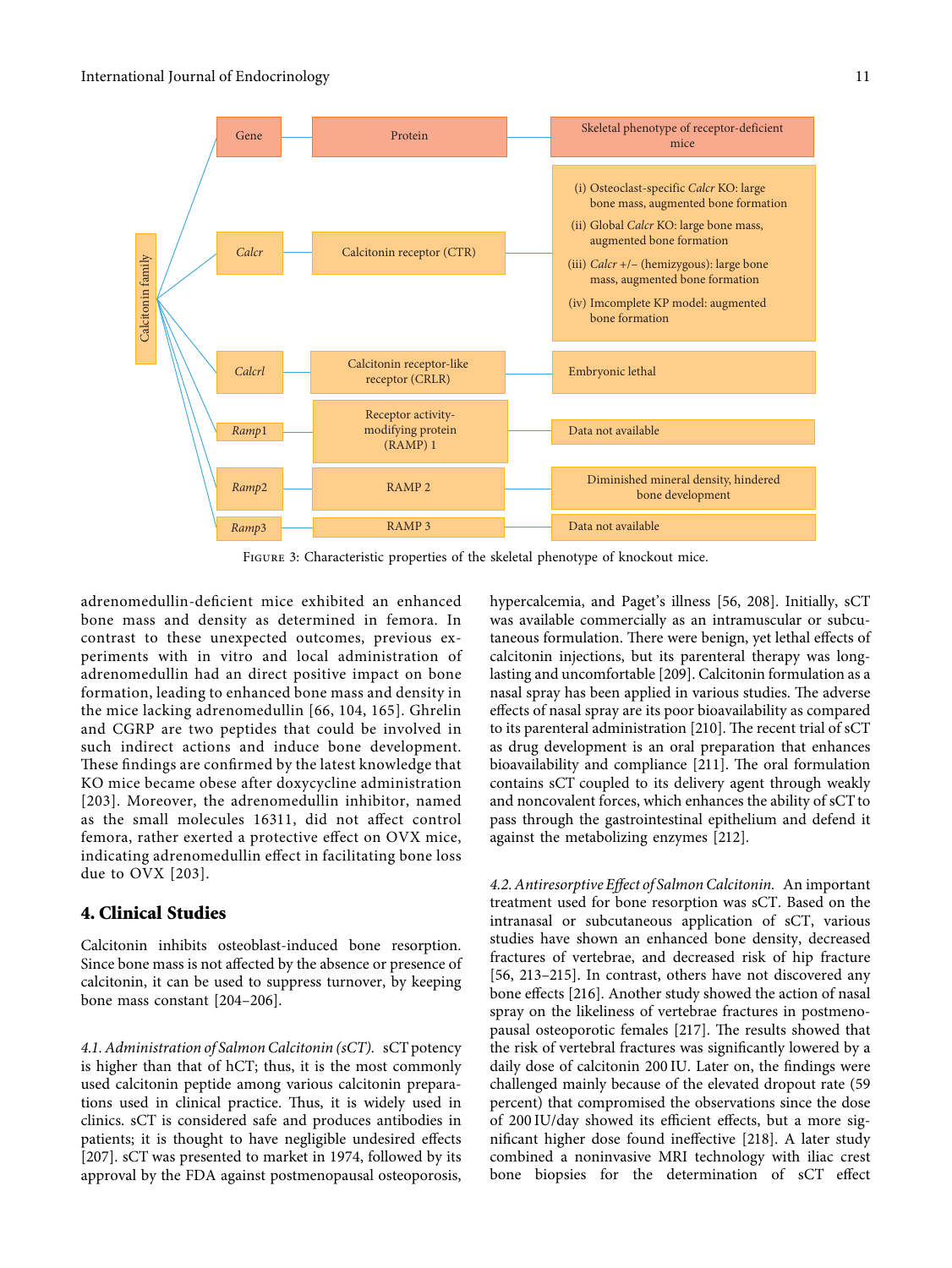<span id="page-11-0"></span>administered through nasal route on the trabecular microarchitectureof skeleton [[219](#page-18-0)]. This placebo-controlled trial of 2 years on 91 postmenopausal osteoporotic females recommended a therapeutic advantage of sCT in keeping trabecular microarchitecture at a specific skeletal region. A latest study assessed the therapeutic potential of orally administered calcitonin in postmenopausal osteoporotic females[[220](#page-18-0)]. Treatment group showed an increase in the mineral density of vertebral, neck, femur, and hip bone. Due to reduced efficacy in the prevention of fractures, the formation of an oral preparation of calcitonin has been suspended [\[220, 221](#page-18-0)]. In initial years, postmenopausal osteoporosis of females was treated using sCT. However, sCT is no more used clinically due to studies showing association between sCT use and cancer development and the development of new drugs such as bisphosphonates for the treatment of osteoporosis[[208](#page-18-0)].

4.3. Use of Salmon Calcitonin in Bone-Related Paget's Disease. Paget's disease of bone was initially treated by using calcitonin, first ever suppressor of osteoclasts[[222](#page-18-0)]. According to another study, SCT inhibited bone turnover resulting in the relief from the pain and improved bone features[[56](#page-13-0)]. However, the repeated use of calcitonin resulted in resistance against it after a slight recovery. Bisphosphonates are found as a better alternative to manage Paget's disease similar to the treatment of osteoporosis. The European Medicines Agency suggests the use of sCT for short use, using its minimum effective dose[[223](#page-18-0)].

4.4. Use of Salmon Calcitonin in Osteoarthritis. Osteoarthritis is also treated by using sCT by inhibiting bone turnover, controlling pain, and secreting cartilage proteins [\[56](#page-13-0)]. Several studies have shown the action of calcitonin against chondrocytes. Calcitonin caused cAMP formation in chondrocytes in an animal model, inhibited type II collagen degradation, and enhanced metalloproteinase matrix activity[[224\]](#page-18-0). Type II degradation of collagen is attenuated by calcitonin in vivo[[225–227](#page-18-0)]. Furthermore, the researchers produced an animal model of osteoarthritis disease with a large value of erosion index, while transgenic mice overexpressing sCT had a reduced index of erosion than WT mice [\[228](#page-19-0)]. CTR expression is required for a direct effect of calcitonin in chondrocytes, as shown in several studies [\[229](#page-19-0)].

# 5. Conclusion

Calcitonin peptides and their receptors have a diverse role in physiology (Figure [3\)](#page-10-0), including its impact on various cells, tissues, and model animal's phenotype, showing that calcitonin affects skeletal physiology. Out of various challenges of calcitonin effect on bone activities, the most critical issue deals with the difference in its therapeutic effects in bones in vitro and in vivo. Other discrepancy is related to the genetic, physiological, and pharmacokinetic variation among different species. Osteoclast is the basic target of calcitoninpeptides in bone. Accordingly, pharmacological outcomes

vary with age, health status, and environment. Although more effective pharmacological agents have replaced calcitonin use in accelerated bone turnover, there is still a promising attention in the calcitonin peptides and their effects on skeleton.

## Data Availability

All the data have already been added to the article.

#### Conflicts of Interest

The authors declare that there are no conflicts of interest in our manuscript.

### Authors' Contributions

JingBo Xie and Jian Guo contributed equally.

#### References

- [1] M. Favus and D. Goltzman, "Regulation of calcium and magnesium,""Regulation of calcium and magnesium," in Primer on the Metabolic Bone Diseases and Disorders of Mineral Metabolism, C. J. Rosen, Ed., Wiley-Blackwell, Hoboken, NJ, USA, 2013.
- [2] J. T. Potts, "Parathyroid hormone: past and present," Journal of Endocrinology, vol. 187, pp. 311–325, 2005.
- [3] J. B. Collip, "The extraction of a parathyroid hormone which will prevent or control parathyroid tetany and which regulates the level of blood calcium," Journal of Biological Chemistry, vol. 63, pp. 395–438, 1925.
- [4] G. D. Aurbach, "Isolation of parathyroid hormone after extraction with phenol," The Journal of Biological Chemistry, vol. 234, pp. 3179–3181, 1959.
- [5] F. C. McLean, "The parathyroid hormone and bone," Clinical Orthopaedics, vol. 9, pp. 46–60, 1957.
- [6] D. H. Copp and B. Cheney, "Calcitonin-a hormone from the parathyroid which lowers the calcium level of the blood," Nature, vol. 193, pp. 381-382, 1962.
- [7] D. H. Copp, E. C. Cameron, B. A. Cheney, A. G. F. Davidson, and K. G. Henze, "Evidence for calcitonin-A new hormone from the parathyroid that lowers blood calcium," Endocrinology, vol. 70, no. 5, pp. 638–649, 1962.
- [8] P. F. Hirsch, E. F. Voelkel, and P. L. Munson, "Thyrocalcitonin: hypocalcemic hypophosphatemic principle of the thyroid gland," Science, vol. 146, no. 3642, pp. 412-413, 1964.
- [9] J. Friedman and L. G. Raisz, "Thyrocalcitonin: inhibitor of bone resorption in tissue culture," Science, vol. 150, no. 3702, pp. 1465–1467, 1965.
- [10] T. J. Martin, C. J. Robinson, and I. MacIntyre, "The mode of action of thyrocalcitonin," Lancet, vol. 287, no. 7443, pp. 900–902, 1966.
- [11] M. Zaidi, A. M. Inzerillo, B. S. Moonga, P. J. R. Bevis, and C. L.-H. Huang, "Forty years of calcitonin-where are we now? A tribute to the work of Iain Macintyre, FRS," Bone, vol. 30, no. 5, pp. 655–663, 2002.
- [12] R. Neher, B. Riniker, R. Maier, P. G. H. Byfield, T. V. Gudmundsson, and I. MacIntyre, "Human calcitonin," Nature, vol. 220, no. 5171, pp. 984–986, 1968.
- [13] S. D. Kittur, J. W. Hoppener, S. E. Antonarakis et al., "Linkage map of the short arm of human chromosome 11: location of the genes for catalase, calcitonin, and insulin-like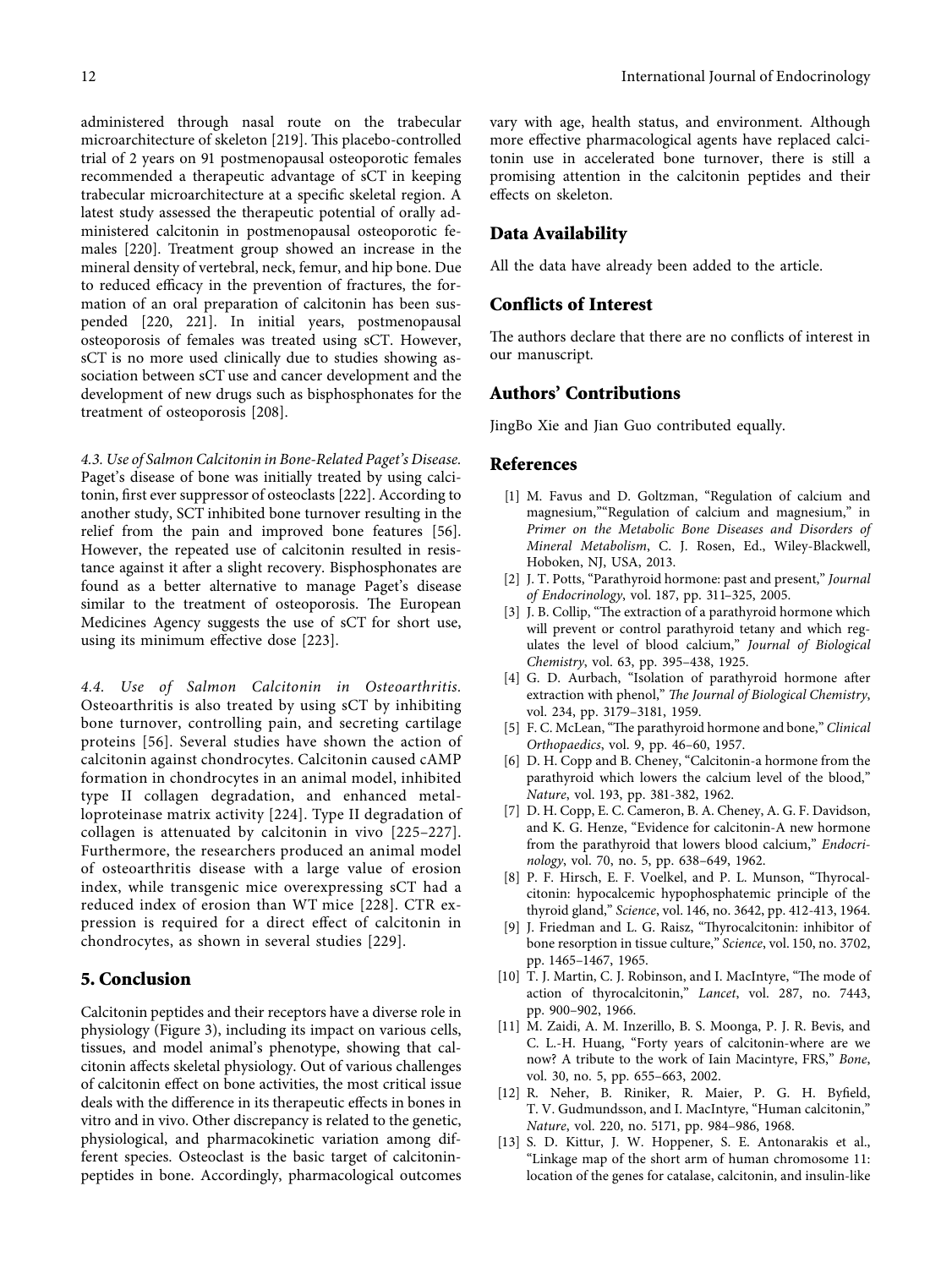<span id="page-12-0"></span>growth factor II," Proceedings of the National Academy of Sciences, vol. 82, no. 15, pp. 5064–5067, 1985.

- [14] D. M. Findlay and P. M. Sexton, "Mini ReviewCalcitonin," Growth Factors, vol. 22, no. 4, pp. 217–224, 2004.
- [15] W. Gilbert, "Why genes in pieces?" Nature, vol. 271, no. 5645, p. 501, 1978.
- [16] M. G. Rosenfeld, S. G. Amara, B. A. Roos, E. S. Ong, and R. M. Evans, "Altered expression of the calcitonin gene associated with RNA polymorphism," Nature, vol. 290, no. 5801, pp. 63–65, 1981.
- [17] M. G. Rosenfeld, J.-J. Mermod, S. G. Amara et al., "Production of a novel neuropeptide encoded by the calcitonin gene via tissue-specific RNA processing," Nature, vol. 304, no. 5922, pp. 129–135, 1983.
- [18] S. Amara, J. Arriza, S. Leff, L. Swanson, R. Evans, and M. Rosenfeld, "Expression in brain of a messenger RNA encoding a novel neuropeptide homologous to calcitonin gene-related peptide," Science, vol. 229, no. 4718, pp. 1094–1097, 1985.
- [19] J. W. Höppener, P. H. Steenbergh, J. Zandberg et al., "The second human calcitonin/CGRP gene is located on chromosome 11," Human Genetics, vol. 70, no. 3, pp. 259–263, 1985.
- [20] J. Davies, "Procalcitonin," Journal of Clinical Pathology, vol. 68, no. 9, pp. 675–679, 2015.
- [21] A. L. Vijayan, Vanimaya, S. Ravindran et al., "Procalcitonin: a promising diagnostic marker for sepsis and antibiotic therapy," Journal of Intensive Care, vol. 5, p. 51, 2017.
- [22] C.-J. Shen, M.-S. Wu, K.-H. Lin et al., "The use of procalcitonin in the diagnosis of bone and joint infection: a systemic review and meta-analysis," European Journal of Clinical Microbiology & Infectious Diseases, vol. 32, no. 6, pp. 807–814, 2013.
- [23] J. Keller, P. Catala-Lehnen, A. K. Huebner et al., "Calcitonin controls bone formation by inhibiting the release of sphingosine 1-phosphate from osteoclasts," Nature Communications, vol. 5, p. 5215, 2014.
- [24] G. J. Cooper, A. C. Willis, A. Clark, R. C. Turner, R. B. Sim, and K. B. Reid, "Purification and characterization of a peptide from amyloid-rich pancreases of type 2 diabetic patients," Proceedings of the National Academy of Sciences, vol. 84, no. 23, pp. 8628–8632, 1987.
- [25] P. Westermark, C. Wernstedt, E. Wilander, D. W. Hayden, T. D. O'Brien, and K. H. Johnson, "Amyloid fibrils in human insulinoma and islets of Langerhans of the diabetic cat are derived from a neuropeptide-like protein also present in normal islet cells," Proceedings of the National Academy of Sciences, vol. 84, no. 11, pp. 3881–3885, 1987.
- [26] B. Konarkowska, J. F. Aitken, J. Kistler, S. Zhang, and G. J. S. Cooper, "The aggregation potential of human amylin determines its cytotoxicity towards islet  $\beta$ -cells," FEBS Journal, vol. 273, no. 15, pp. 3614–3624, 2006.
- [27] P. Cao, A. Abedini, H. Wang et al., "Islet amyloid polypeptide toxicity and membrane interactions," Proceedings of the National Academy of Sciences of the United States of America, vol. 110, pp. 19279–19284, 2013.
- [28] P. Westermark, A. Andersson, and G. T. Westermark, "Islet amyloid polypeptide, islet amyloid, and diabetes mellitus," Physiological Reviews, vol. 91, no. 3, pp. 795–826, 2011.
- [29] T. Alam, L. Chen, A. Ogawa, J. D. Leffert, R. H. Unger, and K. L. Luskey, "Coordinate regulation of amylin and insulin expression in response to hypoglycemia and fasting," Diabetes, vol. 41, pp. 508–514, 1992.
- [30] T. D. O'Brien, P. Westermark, and K. H. Johnson, "Islet amyloid polypeptide and insulin secretion from isolated perfused pancreas of fed, fasted, glucose-treated, and dexamethasone-treated rats," Diabetes, vol. 40, no. 12, pp. 1701–1706, 1991.
- [31] S. J. Wimalawansa, R. D. Gunasekera, and H. K. Datta, "Hypocalcemic actions of amylin amide in humans," Journal of Bone and Mineral Research, vol. 7, no. 9, pp. 1113–1116, 1992.
- [32] A. Young, "Tissue expression and secretion of amylin," Amylin: Physiology and Pharmacology, vol. 52, pp. 19–45, 2005.
- [33] L. K. Eller, P. N. Ainslie, M. J. Poulin, and R. A. Reimer, "Differential responses of circulating amylin to high-fat vs. high-carbohydrate meal in healthy men," Clinical Endocrinology, vol. 68, no. 6, pp. 890–897, 2008.
- [34] P. C. Butler, J. Chou, W. B. Carter et al., "Effects of meal ingestion on plasma amylin concentration in NIDDM and nondiabetic humans," Diabetes, vol. 39, no. 6, pp. 752–756, 1990.
- [35] E. Hartter, T. Svoboda, B. Ludvik et al., "Basal and stimulated plasma levels of pancreatic amylin indicate its co-secretion with insulin in humans," Diabetologia, vol. 34, no. 1, pp. 52–54, 1991.
- [36] T. Mitsukawa, J. Takemura, J. Asai et al., "Islet amyloid polypeptide response to glucose, insulin, and somatostatin analogue administration," Diabetes, vol. 39, no. 5, pp. 639–642, 1990.
- [37] T. Sanke, T. Hanabusa, Y. Nakano et al., "Plasma islet amyloid polypeptide (Amylin) levels and their responses to oral glucose in type 2 (non-insulin-dependent) diabetic patients," Diabetologia, vol. 34, no. 2, pp. 129–132, 1991.
- [38] K. Kitamura, K. Kangawa, M. Kawamoto et al., "Adrenomedullin: a novel hypotensive peptide isolated from human pheochromocytoma," Biochemical and Biophysical Research Communications, vol. 192, pp. 553–560, 1993.
- [39] K. M. Caron and O. Smithies, "Multiple roles of adrenomedullin revealed by animal models," Microscopy Research and Technique, vol. 57, no. 55–59, 2002.
- [40] A. Martínez, "Biology of adrenomedullin. Introduction," Microscopy Research and Technique, vol. 57, no. 1–2, 2002.
- [41] T. Shindo, T. Sakurai, A. Kamiyoshi et al., "Regulation of adrenomedullin and its family peptide by RAMP system lessons from genetically engineered mice," Current Protein & Peptide Science, vol. 14, no. 5, pp. 347–357, 2013.
- [42] Y. Takei, K. Inoue, M. Ogoshi, T. Kawahara, H. Bannai, and S. Miyano, "Identification of novel adrenomedullin in mammals: a potent cardiovascular and renal regulator," FEBS Letters, vol. 556, no. 1–3, pp. 53–58, 2004.
- [43] J. Roh, C. L. Chang, A. Bhalla, C. Klein, and S. Y. T. Hsu, "Intermedin is a calcitonin/calcitonin gene-related peptide family peptide acting through the calcitonin receptor-like receptor/receptor activity-modifying protein receptor complexes," Journal of Biological Chemistry, vol. 279, no. 8, pp. 7264–7274, 2004.
- [44] Y. Hong, D. L. Hay, R. Quirion, and D. R. Poyner, "The pharmacology of adrenomedullin 2/intermedin," British Journal of Pharmacology, vol. 166, no. 1, pp. 110–120, 2012.
- [45] T. Katafuchi, K. Kikumoto, K. Hamano, K. Kangawa, H. Matsuo, and N. Minamino, "Calcitonin receptor-stimulating peptide, a new member of the calcitonin gene-related peptide family," Journal of Biological Chemistry, vol. 278, no. 14, pp. 12046–12054, 2003.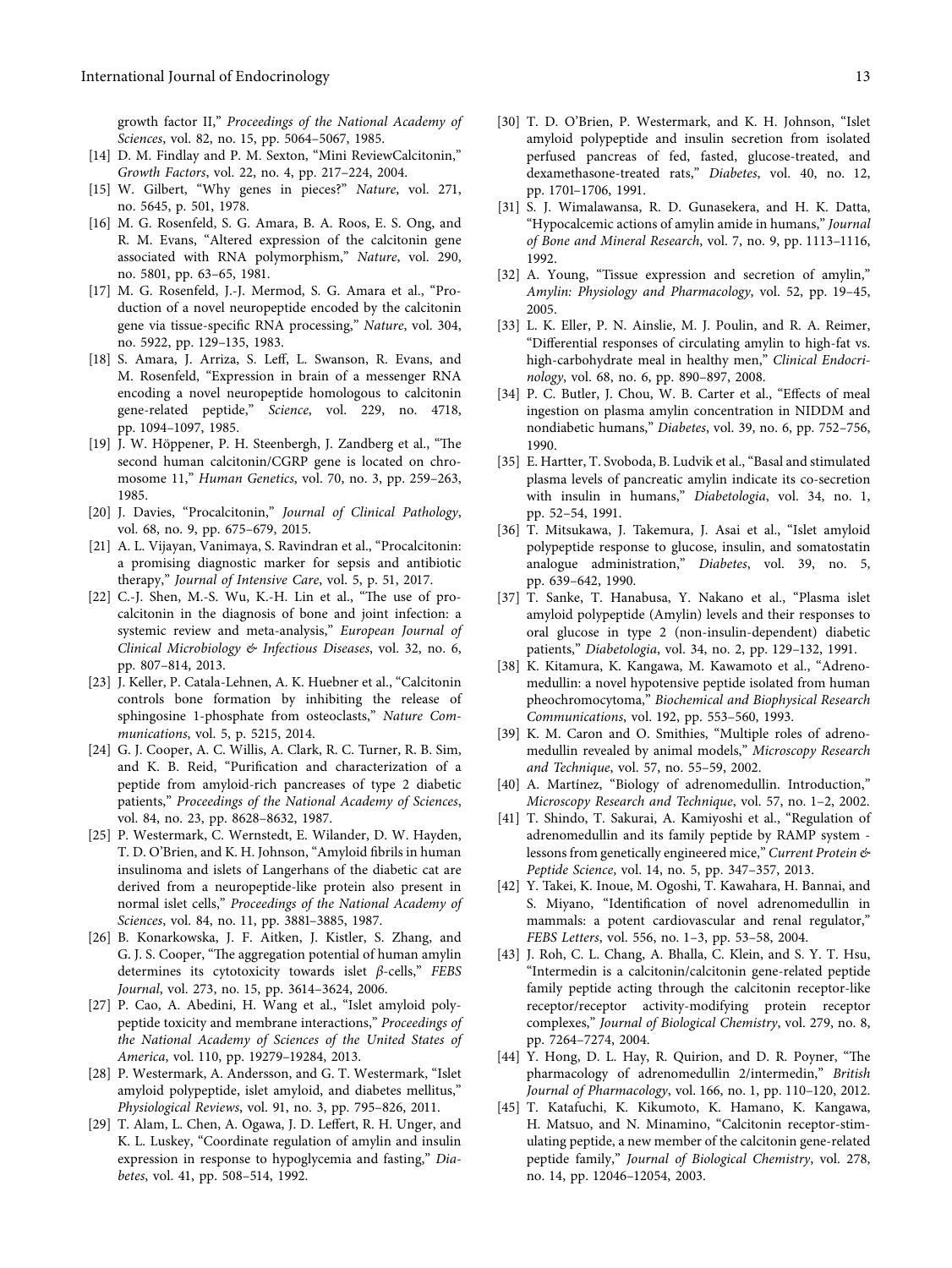- <span id="page-13-0"></span>[46] T. Katafuchi, H. Yasue, T. Osaki, and N. Minamino, "Calcitonin receptor-stimulating peptide: its evolutionary and functional relationship with calcitonin/calcitonin gene-related peptide based on gene structure," Peptides, vol. 30, no. 9, pp. 1753–1762, 2009.
- [47] L. H. Breimer, I. MacIntyre, and M. Zaidi, "Peptides from the calcitonin genes: molecular genetics, structure and function," Biochemical Journal, vol. 255, no. 2, pp. 377–390, 1988.
- [48] H. Lou, R. F. Gagel, and S. M. Berget, "An intron enhancer" recognized by splicing factors activates polyadenylation," Genes & Development, vol. 10, no. 2, pp. 208–219, 1996.
- [49] R. L. Bower and D. L. Hay, "Amylin structure-function relationships and receptor pharmacology: implications for amylin mimetic drug development," British Journal of Pharmacology, vol. 173, no. 12, pp. 1883–1898, 2016.
- [50] J. Barwell, J. J. Gingell, H. A. Watkins, J. K. Archbold, D. R. Poyner, and D. L. Hay, "Calcitonin and calcitonin receptor-like receptors: common themes with family B GPCRs?" British Journal of Pharmacology, vol. 166, no. 1, pp. 51–65, 2012.
- [51] J. Cornish, K. E. Callon, J. A. Gasser et al., "Systemic administration of a novel octapeptide, amylin-(1-8), increases bone volume in male mice," American Journal of Physiology-Endocrinology and Metabolism, vol. 279, no. 4, pp. E730– E735, 2000.
- [52] J. Cornish, K. E. Callon, C. Q.-X. Lin et al., "Dissociation of the effects of amylin on osteoblast proliferation and bone resorption," American Journal of Physiology-Endocrinology and Metabolism, vol. 274, no. 5, pp. E827–E833, 1998.
- [53] H. D. Niall, H. T. Keutmann, D. H. Copp, and J. T. Potts Jr, "Amino acid sequence of salmon ultimobranchial calcitonin," Proceedings of the National Academy of Sciences, vol. 64, no. 2, pp. 771–778, 1969.
- [54] T. Morikawa, E. Munekata, S. Sakakibara, T. Noda, and M. Otani, "Synthesis of Eel-Calcitonin and [Asu1,7]-Eel-Calcitonin: contribution of the disulfide bond to the hormonal activity," Experientia, vol. 32, no. 9, pp. 1104–1106, 1976.
- [55] S. Tanaka, A. Yoshida, S. Kono, T. Oguma, K. Hasegawa, and M. Ito, "Effectiveness of elcatonin for alleviating pain and inhibiting bone resorption in patients with osteoporotic vertebral fractures," Journal of Bone and Mineral Metabolism, vol. 35, no. 5, 2017, In press.
- [56] C. H. Chesnut III, M. Azria, S. Silverman, M. Engelhardt, M. Olson, and L. Mindeholm, "Salmon calcitonin: a review of current and future therapeutic indications," Osteoporosis International, vol. 19, no. 4, pp. 479–491, 2008.
- [57] H. Y. Lin, T. L. Harris, M. S. Flannery et al., "Expression cloning and characterization of a porcine renal calcitonin receptor," Transactions of the Association of American Physicians, vol. 104, pp. 265–272, 1991.
- [58] K. Albrandt, E. M. Brady, C. X. Moore, E. Mull, M. E. Sierzega, and K. Beaumont, "Molecular cloning and functional expression of a third isoform of the human calcitonin receptor and partial characterization of the calcitonin receptor gene," Endocrinology, vol. 136, no. 12, pp. 5377–5384, 1995.
- [59] A. H. Gorn, S. M. Rudolph, M. R. Flannery et al., "Expression of two human skeletal calcitonin receptor isoforms cloned from a giant cell tumor of bone. The first intracellular domain modulates ligand binding and signal transduction," Journal of Clinical Investigation, vol. 95, no. 6, pp. 2680– 2691, 1995.
- [60] R. E. Kuestner, R. D. Elrod, F. J. Grant et al., "Cloning and characterization of an abundant subtype of the human calcitonin receptor," Molecular Pharmacology, vol. 46, no. 2, pp. 246–255, 1994.
- [61] P. M. Sexton, S. Houssami, J. M. Hilton et al., "Identification of brain isoforms of the rat calcitonin receptor," Molecular Endocrinology, vol. 7, no. 6, pp. 815–821, 1993.
- [62] J. M. Quinn, M. Morfis, M. H. Lam et al., "Calcitonin receptor antibodies in the identification of osteoclasts," Bone, vol. 25, no. 1–8, 1999.
- [63] C.-P. Chang, R. V. Pearse II, S. O'Connell, and M. G. Rosenfeld, "Identification of a seven transmembrane helix receptor for corticotropin-releasing factor and sauvagine in mammalian brain," Neuron, vol. 11, no. 6, pp. 1187–1195, 1993.
- [64] F. Njuki, C. G. Nicholl, A. Howard et al., "A new calcitoninreceptor-like sequence in rat pulmonary blood vessels," Clinical Science, vol. 85, no. 4, pp. 385–388, 1993.
- [65] B. Flühmann, R. Muff, W. Hunziker, J. A. Fischer, and W. Born, "A human orphan calcitoninreceptor-like structure," Biochemical and Biophysical Research Communications, vol. 206, no. 1, pp. 341–347, 1995.
- [66] J. Cornish, K. E. Callon, D. H. Coy et al., "Adrenomedullin is a potent stimulator of osteoblastic activity in vitro and in vivo," American Journal of Physiology-Endocrinology and Metabolism, vol. 273, no. 6, pp. E1113–E1120, 1997.
- [67] D. L. Hay, D. R. Poyner, and P. M. Sexton, "GPCR modulation by RAMPs," Pharmacology & Therapeutics, vol. 109, no. 1-2, pp. 173–197, 2006.
- [68] L. M. McLatchie, N. J. Fraser, M. J. Main et al., "RAMPs regulate the transport and ligand specificity of the calcitoninreceptor-like receptor," Nature, vol. 393, no. 6683, pp. 333–339, 1998.
- [69] S. L. Armour, S. Foord, T. Kenakin, and W.-J. Chen, "Pharmacological characterization of receptor-activitymodifying proteins (RAMPs) and the human calcitonin receptor," Journal of Pharmacological and Toxicological Methods, vol. 42, no. 4, pp. 217–224, 1999.
- [70] G. Christopoulos, K. J. Perry, M. Morfis et al., "Multiple amylin receptors arise from receptor activity-modifying protein interaction with the calcitonin receptor gene product," Molecular Pharmacology, vol. 56, no. 1, pp. 235–242, 1999.
- [71] R. Muff, N. Bühlmann, J. A. Fischer, and W. Born, "An amylin receptor is revealed following Co-transfection of a calcitonin receptor with receptor activity modifying proteins-1 or -3," Endocrinology, vol. 140, no. 6, pp. 2924–2927, 1999.
- [72] D. R. Poyner, P. M. Sexton, I. Marshall et al., "International Union of Pharmacology. XXXII. The mammalian calcitonin gene-related peptides, adrenomedullin, amylin, and calcitonin receptors," Pharmacological Reviews, vol. 54, no. 2, pp. 233–246, 2002.
- [73] R. Muff, W. Born, T. A. Lutz, and J. A. Fischer, "Biological importance of the peptides of the calcitonin family as revealed by disruption and transfer of corresponding genes," Peptides, vol. 25, no. 11, pp. 2027–2038, 2004.
- [74] D. L. Hay and A. A. Pioszak, "Receptor activity-modifying proteins (RAMPs): new insights and roles," Annual Review of Pharmacology and Toxicology, vol. 56, no. 1, pp. 469–487, 2016.
- [75] K. R. Klein, B. C. Matson, and K. M. Caron, "The expanding repertoire of receptor activity modifying protein (RAMP)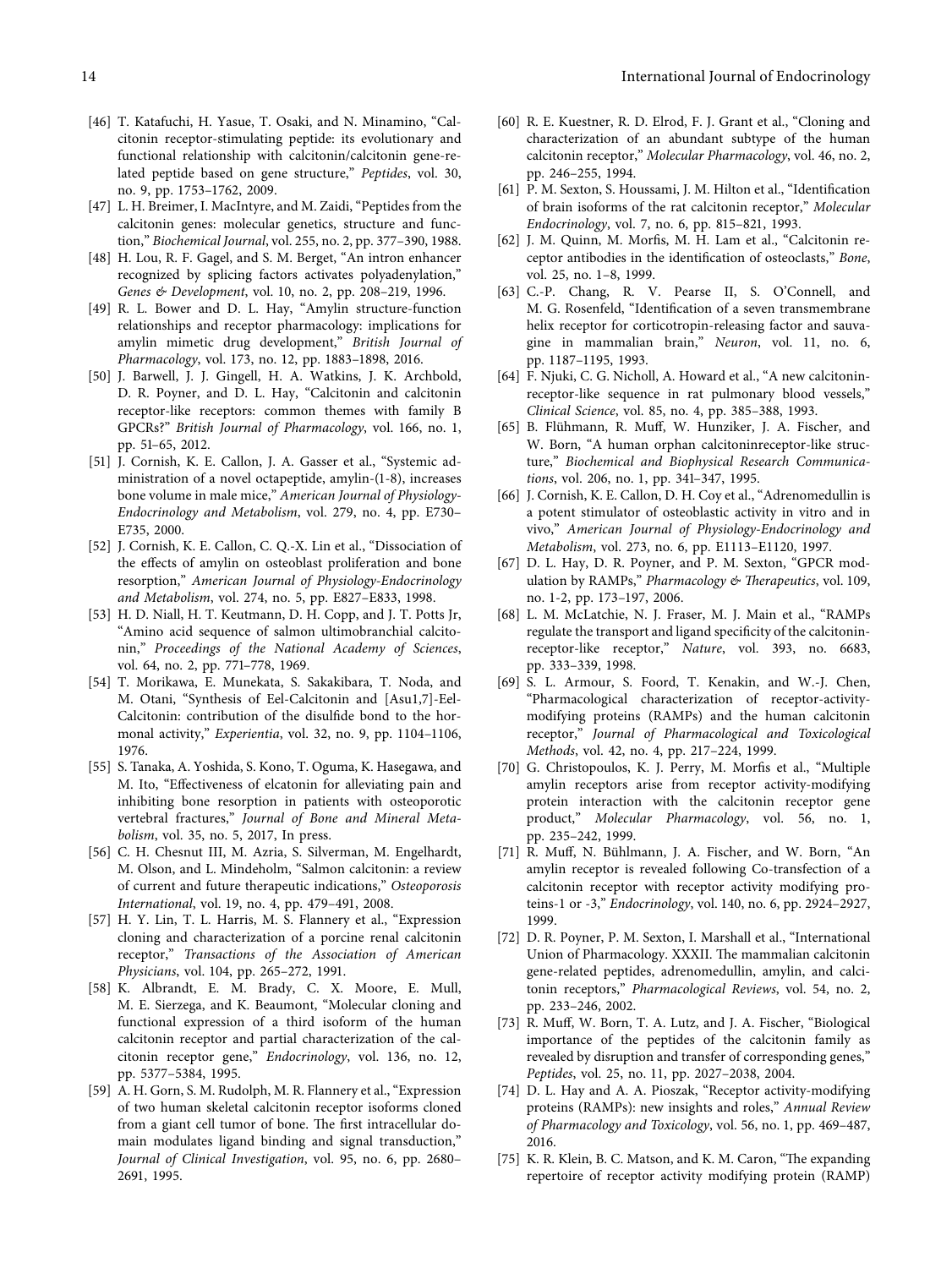<span id="page-14-0"></span>function," Critical Reviews in Biochemistry and Molecular Biology, vol. 51, no. 1, pp. 65–71, 2016.

- [76] J. M. Booe, C. S. Walker, J. Barwell et al., "Structural basis for receptor activity-modifying protein-dependent selective peptide recognition by a G protein-coupled receptor," Molecular Cell, vol. 58, no. 6, pp. 1040–1052, 2015.
- [77] J. M. Bomberger, N. Parameswaran, C. S. Hall, N. Aiyar, and W. S. Spielman, "Novel function for receptor activitymodifying proteins (RAMPs) in post-endocytic receptor trafficking," Journal of Biological Chemistry, vol. 280, no. 10, pp. 9297–9307, 2005.
- [78] M. Morfis, N. Tilakaratne, S. G. B. Furness et al., "Receptor activity-modifying proteins differentially modulate the G protein-coupling efficiency of amylin receptors," Endocrinology, vol. 149, no. 11, pp. 5423–5431, 2008.
- [79] C. Weston, I. Winfield, M. Harris et al., "Receptor activitymodifying protein-directed G protein signaling specificity for the calcitonin gene-related peptide family of receptors," Journal of Biological Chemistry, vol. 291, no. 49, pp. 21925–21944, 2016.
- [80] K. V. Andreassen, S. T. Hjuler, S. G. Furness et al., "Prolonged calcitonin receptor signaling by salmon, but not human calcitonin, reveals ligand bias," PLoS One, vol. 9, Article ID e92042, 2014.
- [81] J. Hilton, M. Dowton, S. Houssami, and P. Sexton, "Identification of key components in the irreversibility of salmon calcitonin binding to calcitonin receptors," Journal of Endocrinology, vol. 166, no. 1, pp. 213–226, 2000.
- [82] S. G. B. Furness, Y.-L. Liang, C. J. Nowell et al., "Liganddependent modulation of G protein conformation alters drug efficacy," Cell, vol. 167, no. 3, pp. 739–749, 2016.
- [83] R. F. Gittes and G. L. Irvin III, "Roles of thyroxine and thyrocalcitonin in the response to hypercalcemia in Rats1," Endocrinology, vol. 79, no. 6, pp. 1033–1039, 1966.
- [84] R. V. Talmage, J. Neuenschwander, and L. Kraintz, "Evidence for the existence of thyrocalcitonin in the rat," Endocrinology, vol. 76, no. 1, pp. 103–107, 1965.
- [85] P. F. Hirsch and P. L. Munson, "Importance of the thyroid gland in the prevention of hypercalcemia in Rats1," Endocrinology, vol. 79, no. 3, pp. 655–658, 1966.
- [86] M. Rodriguez, A. J. Felsenfeld, A. Torres, L. Pederson, and F. Llach, "Calcitonin, an important factor in the calcemic response to parathyroid hormone in the rat," Kidney International, vol. 40, no. 2, pp. 219–225, 1991.
- [87] I. Yamamoto, N. Kitamura, J. Aoki et al., "Human calcitonin gene-related peptide possesses weak inhibitory potency of bone resorptionin vitro," Calcified Tissue International, vol. 38, no. 6, pp. 339–341, 1986.
- [88] D. N. Kalu and R. R. Hardin, "Evaluation of the role of calcitonin deficiency in ovariectomy-induced osteopenia," Life Sciences, vol. 34, no. 24, pp. 2393–2398, 1984.
- [89] S. Khosla, "Minireview: the OPG/RANKL/RANK system," Endocrinology, vol. 142, no. 12, pp. 5050–5055, 2001.
- [90] J. Cornish and D. Naot, "Amylin and adrenomedullin: novel regulators of bone growth," Current Pharmaceutical Design, vol. 8, pp. 2009–2021, 2002.
- [91] S. Granholm, P. Lundberg, and U. H. Lerner, "Expression of the calcitonin receptor, calcitonin receptor-like receptor, and receptor activity modifying proteins during osteoclast differentiation," Journal of Cellular Biochemistry, vol. 104, no. 3, pp. 920–933, 2008.
- [92] T. J. Chambers, N. A. Athanasou, and K. Fuller, "Effect of parathyroid hormone and calcitonin on the cytoplasmic

spreading of isolated osteoclasts," Journal of Endocrinology, vol. 102, no. 3, pp. 281–286, 1984.

- [93] T. J. Chambers and C. J. Magnus, "Calcitonin alters behaviour of isolated osteoclasts," The Journal of Pathology, vol. 136, no. 1, pp. 27–39, 1982.
- [94] A. S. Alam, C. M. Bax, V. S. Shankar et al., "Further studies on the mode of action of calcitonin on isolated rat osteoclasts: pharmacological evidence for a second site mediating intracellular Ca2 mobilization and cell retraction," Journal of Endocrinology, vol. 136, no. 7–15, 1993.
- [95] M. Zaidi, H. K. Datta, B. S. Moonga, and I. MacIntyre, "Evidence that the action of calcitonin on rat osteoclasts is mediated by two G proteins acting via separate post-receptor pathways," Journal of Endocrinology, vol. 126, no. 3, pp. 473–481, 1990.
- [96] J.-F. Shyu, C. Shih, C.-Y. Tseng et al., "Calcitonin induces podosome disassembly and detachment of osteoclasts by modulating Pyk2 and Src activities," Bone, vol. 40, no. 5, pp. 1329–1342, 2007.
- [97] Z. Zhang, L. Neff, A. L. M. Bothwell, R. Baron, and W. C. Horne, "Calcitonin induces dephosphorylation of Pyk2 and phosphorylation of focal adhesion kinase in osteoclasts," Bone, vol. 31, no. 3, pp. 359–365, 2002.
- [98] S. Wada, N. Udagawa, N. Nagata, T. J. Martin, and D. M. Findlay, "Calcitonin receptor down-regulation relates to calcitonin resistance in mature mouse osteoclasts," Endocrinology, vol. 137, no. 3, pp. 1042–1048, 1996.
- [99] J. Cornish, K. E. Callon, U. Bava, S. A. Kamona, G. J. S. Cooper, and I. R. Reid, "Effects of calcitonin, amylin, and calcitonin gene-related peptide on osteoclast development," Bone, vol. 29, no. 2, pp. 162–168, 2001.
- [100] M. Ikegame, M. Rakopoulos, T. J. Martin, J. M. Moseley, and D. M. Findlay, "Effects of continuous calcitonin treatment on osteoclast-like cell development and calcitonin receptor expression in mouse bone marrow cultures," Journal of Bone and Mineral Research, vol. 11, no. 4, pp. 456–465, 1996.
- [101] S. Granholm, P. Lundberg, and U. H. Lerner, "Calcitonin inhibits osteoclast formation inmouse haematopoetic cells independently of transcriptional regulation by receptor activator of NF-kappaB and c-Fms," Journal of Endocrinology, vol. 195, no. 3, pp. 415–427, 2007.
- [102] B. A. Roos, J. A. Fischer, W. Pignat, C. B. Alander, and L. G. Raisz, "Evaluation of thein vivoandin VitroCalcium regulating actions of noncalcitonin peptides produced via calcitonin gene expression," Endocrinology, vol. 118, no. 1, pp. 46–51, 1986.
- [103] J. R. Tippins, H. R. Morris, M. Panico et al., "The myotropic and plasma-calcium modulating effects of calcitonin generelated peptide (CGRP)," Neuropeptides, vol. 4, no. 5, pp. 425–434, 1984.
- [104] L. Wang, X. Shi, R. Zhao et al., "Calcitonin-gene-related peptide stimulates stromal cell osteogenic differentiation and inhibits RANKL induced NF-κB activation, osteoclastogenesis and bone resorption," Bone, vol. 46, no. 5, pp. 1369–1379, 2010.
- [105] A. Akopian, A. Demulder, F. Ouriaghli, F. Corazza, P. Fondu, and P. Bergmann, "Effects of CGRP on human osteoclast-like cell formation: a possible connection with the bone loss in neurological disorders?" Peptides, vol. 21, no. 4, pp. 559–564, 2000.
- [106] K. Valentijn, A. P. Gutow, N. Troiano, C. Gundberg, J. P. Gilligan, and A. Vignery, "Effects of calcitonin generelated peptide on bone turnover in ovariectomized rats," Bone, vol. 21, no. 3, pp. 269–274, 1997.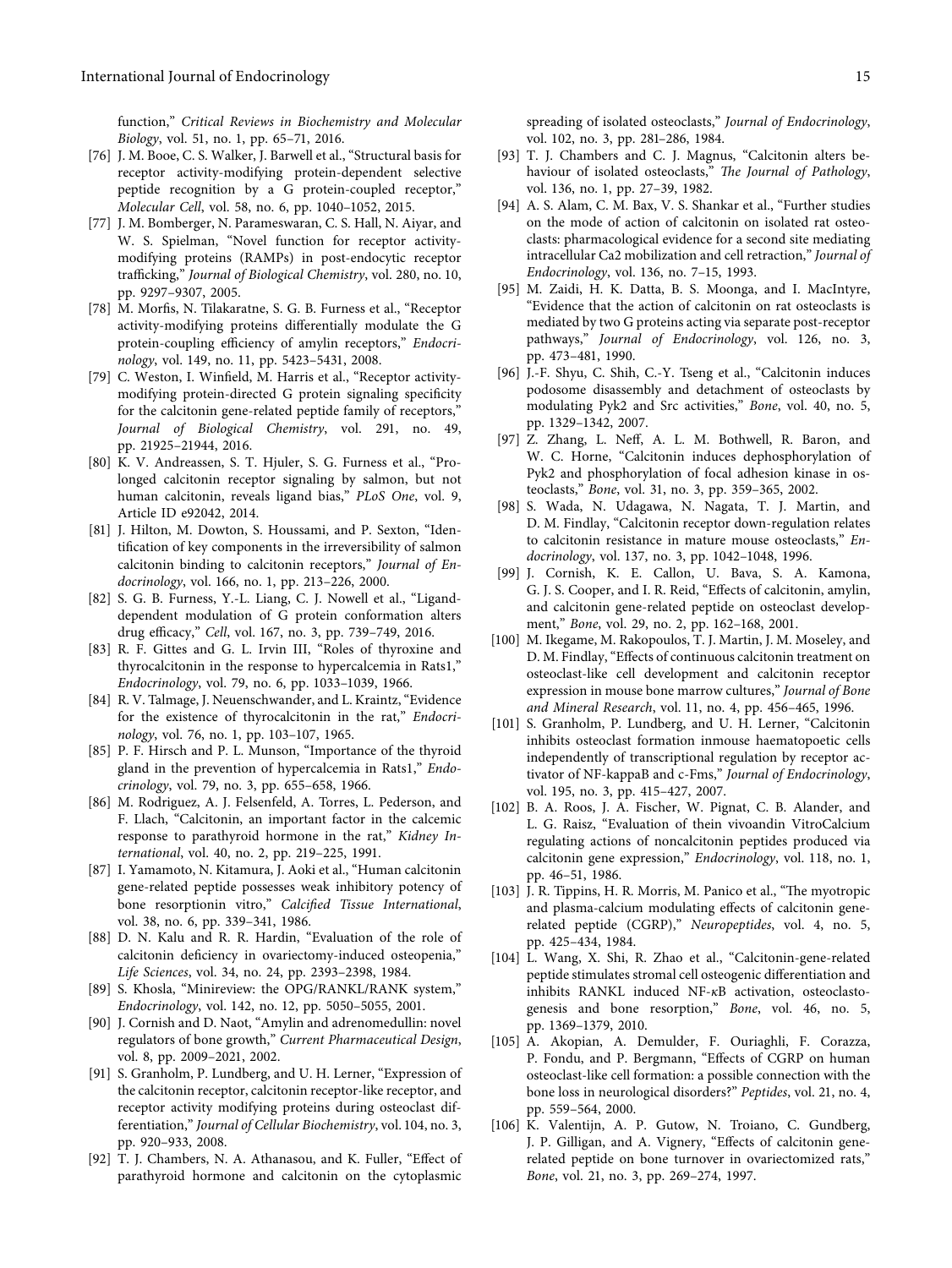- <span id="page-15-0"></span>[108] J. Cornish and I. R. Reid, "Skeletal effects of amylin and related peptides," The Endocrinologist, vol. 9, no. 3, pp. 183–189, 1999.
- [109] M. D. Kauther, H. S. Bachmann, L. Neuerburg et al., "Calcitonin substitution in calcitonin deficiency reduces particle-induced osteolysis," BMC Musculoskeletal Disorders, vol. 12, no. 1, p. 186, 2011.
- [110] J. Xu, M. D. Kauther, J. Hartl, and C. Wedemeyer, "Effects of alpha-calcitonin gene-related peptide on osteoprotegerin and receptor activator of nuclear factor-kappaB ligand expression in MG-63 osteoblast-like cells exposed to polyethylene particles," Journal of Orthopaedic Surgery and Research, vol. 5, no. 1, p. 83, 2010.
- [111] S. G. Gilbey, M. A. Ghatei, D. Bretherton-Watt et al., "Islet amyloid polypeptide: production by an osteoblast cell line and possible role as a paracrine regulator of osteoclast function in man," Clinical Science, vol. 81, no. 6, pp. 803–808, 1991.
- [112] H. K. Datta, M. Zaidi, S. J. Wimalawansa et al., "In vivo and in vitro effects of amylin and amylin-amide on calcium metabolism in the rat and rabbit," Biochemical and Biophysical Research Communications, vol. 162, no. 2, pp. 876–881, 1989.
- [113] I. MacIntyre, "Amylinamide, bone conservation, and pancreatic  $\beta$  cells," The Lancet, vol. 334, no. 8670, pp. 1026-1027, 1989.
- [114] S. J. Wimalawansa, "Amylin, calcitonin gene-related peptide, calcitonin, and adrenomedullin: a peptide superfamily," Critical Reviews in Neurobiology, vol. 11, no. 2-3, pp. 167– 239, 1997.
- [115] M. Zaidi, H. Datta, P. Bevis, S. Wimalawansa, and I. MacIntyre, "Amylin-amide: a new bone-conserving peptide from the pancreas," Experimental Physiology, vol. 75, no. 4, pp. 529–536, 1990.
- [116] R. Dacquin, R. A. Davey, C. Laplace et al., "Amylin inhibits bone resorption while the calcitonin receptor controls bone formation in vivo," Journal of Cell Biology, vol. 164, no. 4, pp. 509–514, 2004.
- [117] P. Pietschmann, K. H. Farsoudi, O. Hoffmann, K. Klaushofer, H. Hörandner, and M. Peterlik, "Inhibitory effect of amylin on basal and parathyroid hormone-stimulated bone resorption in cultured neonatal mouse calvaria," Bone, vol. 14, no. 2, pp. 167–172, 1993.
- [118] T. Tamura, C. Miyaura, I. Owan, and T. Suda, "Mechanism of action of amylin in bone," Journal of Cellular Physiology, vol. 153, no. 6–14, 1992.
- [119] J. Cornish, K. E. Callon, A. R. King, G. J. S. Cooper, and I. R. Reid, "Systemic administration of amylin increases bone mass, linear growth, and adiposity in adult male mice," American Journal of Physiology-Endocrinology and Metabolism, vol. 275, no. 4, pp. E694–E699, 1998.
- [120] M. Horcajada-Molteni, M. Davicco, P. Lebecque, V. Coxam, A. Young, and J. Barlet, "Amylin inhibits ovariectomy-induced bone loss in rats," Journal of Endocrinology, vol. 165, no. 3, pp. 663–668, 2000.
- [121] J. Cornish, K. Callon, U. Bava et al., "Systemic administration of adrenomedullin(27-52) increases bone volume and strength in male mice," Journal of Endocrinology, vol. 170, no. 1, pp. 251–257, 2001.
- [122] S. Granholm, P. Henning, and U. H. Lerner, "Comparisons between the effects of calcitonin receptor-stimulating peptide and intermedin and other peptides in the calcitonin family on bone resorption and osteoclastogenesis," Journal of Cellular Biochemistry, vol. 112, no. 11, pp. 3300–3312, 2011.
- [123] H.-J. Yun, E.-G. Lee, S.-I. Lee, H.-J. Chae, and W.-H. Yoo, "Adrenomedullin inhibits MAPK pathway-dependent rheumatoid synovial fibroblast-mediated osteoclastogenesis by IL-1 and TNF-α," Rheumatology International, vol. 29, no. 10, pp. 1161–1168, 2009.
- [124] M.-D. A. Kioon, C. Asensio, H.-K. Ea et al., "Adrenomedullin22-52combats inflammation and prevents systemic bone loss in murine collagen-induced arthritis," Arthritis & Rheumatism, vol. 64, no. 4, pp. 1069–1081, 2012.
- [125] H. Ren, H. Ren, X. Li et al., "Effects of intermedin on proliferation, apoptosis and the expression of OPG/RANKL/ M-CSF in the MC3T3-E1 osteoblast cell line," Molecular Medicine Reports, vol. 12, no. 5, pp. 6711–6717, 2015.
- [126] A. Alam, B. Moonga, P. Bevis, C. Huang, and M. Zaidi, "Amylin inhibits bone resorption by a direct effect on the motility of rat osteoclasts," Experimental Physiology, vol. 78, no. 2, pp. 183–196, 1993.
- [127] A. S. Alam, B. S. Moonga, P. J. Bevis, C. L. Huang, and M. Zaidi, "Selective antagonism of calcitonin-induced osteoclastic quiescence (Q effect) by human calcitonin generelated peptide-(Val8Phe37)," Biochemical and Biophysical Research Communications, vol. 179, no. 1, pp. 134–139, 1991.
- [128] R. Wilkinson, "Treatment of hypercalcaemia associated with malignancy," Bmj, vol. 288, no. 6420, pp. 812-813, 1984.
- [129] G. R. Mundy, R. Wilkinson, and D. A. Heath, "Comparative study of available medical therapy for hypercalcemia of malignancy," The American Journal of Medicine, vol. 74, no. 3, pp. 421–432, 1983.
- [130] J. A. Wener, S. J. Gorton, and L. G. Raisź, "Escape from inhibition of resorption in cultures of fetal bone treated with calcitonin and parathyroid hormone," Endocrinology, vol. 90, no. 3, pp. 752–759, 1972.
- [131] S. Takahashi, S. Goldring, M. Katz, S. Hilsenbeck, R. Williams, and G. D. Roodman, "Downregulation of calcitonin receptor mRNA expression by calcitonin during human osteoclast-like cell differentiation," Journal of Clinical Investigation, vol. 95, no. 1, pp. 167–171, 1995.
- [132] M. Rakopoulos, M. Ikegame, D. M. Findlay, T. J. Martin, and J. M. Moseley, "Short treatment of osteoclasts in bone marrow culture with calcitonin causes prolonged suppression of calcitonin receptor mRNA," Bone, vol. 17, no. 5, pp. 447–453, 1995.
- [133] R. E. Weiss, F. R. Singer, A. H. Gorn, D. P. Hofer, and M. E. Nimni, "Calcitonin stimulates bone formation when administered prior to initiation of osteogenesis," Journal of Clinical Investigation, vol. 68, no. 3, pp. 815–818, 1981.
- [134] J. R. Farley, N. M. Tarbaux, S. L. Hall, T. A. Linkhart, and D. J. Baylink, "The anti-bone-resorptive agent calcitonin also actsin vitroto directly increase bone formation and bone cell proliferation," Endocrinology, vol. 123, no. 1, pp. 159–167, 1988.
- [135] I. Villa, C. Dal Fiume, A. Maestroni, A. Rubinacci, F. Ravasi, and F. Guidobono, "Human osteoblast-like cell proliferation induced by calcitonin-related peptides involves PKC activity," American Journal of Physiology-Endocrinology and Metabolism, vol. 284, no. 3, pp. E627–E633, 2003.
- [136] D. Naot and J. Cornish, "The role of peptides and receptors of the calcitonin family in the regulation of bone metabolism," Bone, vol. 43, no. 5, pp. 813–818, 2008.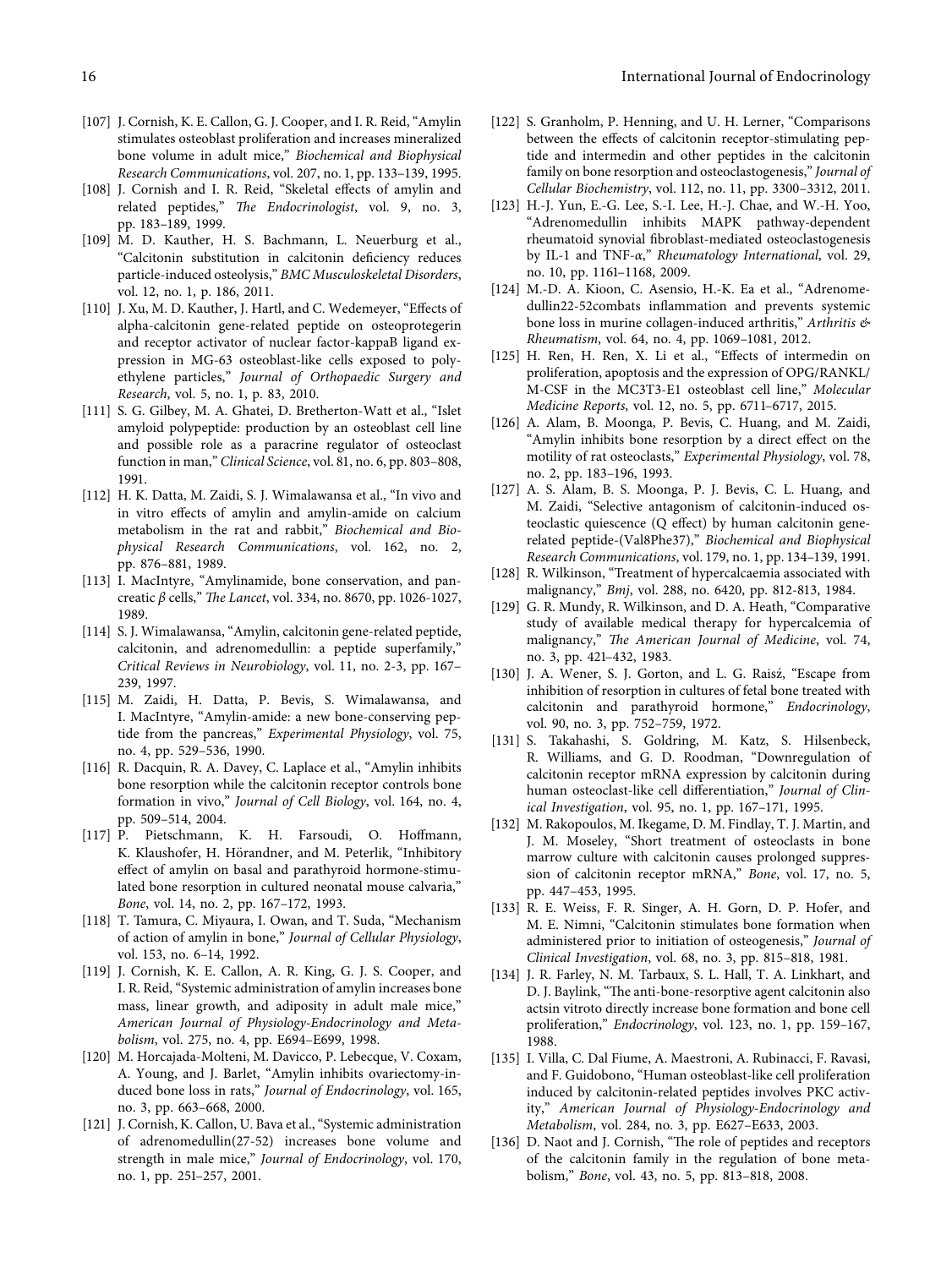- <span id="page-16-0"></span>[137] P. K. Seitz, M. L. Thomas, and C. W. Cooper, "Binding of calcitonin and calcitonin gene-related peptide to calvarial cells and renal cortical membranes," Journal of Bone and Mineral Research, vol. 1, no. 1, pp. 51–56, 1986.
- [138] A. Bjurholm, A. Kreicbergs, M. Schultzberg, and U. H. Lerner, "Neuroendocrine regulation of cyclic AMP formation in osteoblastic cell lines (UMR-106-01, ROS 17/ 2.8, MC3T3-E1, and Saos-2) and primary bone cells," Journal of Bone and Mineral Research: The Official Journal of the American Society for Bone and Mineral Research, vol. 7, no. 9, pp. 1011–1019, 1992.
- [139] V. P. Michelangeli, D. M. Findlay, A. Fletcher, and T. J. Martin, "Calcitonin gene-related peptide (CGRP) acts independently of calcitonin on cyclic AMP formation in clonal osteogenic sarcoma cells (UMR 106-01)," Calcified Tissue International, vol. 39, no. 1, pp. 44–48, 1986.
- [140] D. Thiebaud, T. Akatsu, T. Yamashita et al., "Structureactivity relationships in calcitonin gene-related peptide: cyclic AMP response in a preosteoblast cell line (KS-4)," Journal of Bone and Mineral Research, vol. 6, no. 10, pp. 1137–1142, 1991.
- [141] V. P. Michelangeli, A. E. Fletcher, E. H. Allan, G. C. Nicholson, and T. J. Martin, "Effects of calcitonin generelated peptide on cyclic AMP formation in chicken, rat, and mouse bone cells," Journal of Bone and Mineral Research, vol. 4, no. 2, pp. 269–272, 2009.
- [142] D. M. Burns, L. Stehno-Bittel, and T. Kawase, "Calcitonin gene-related peptide elevates calcium and polarizes membrane potential in MG-63 cells by both cAMP-independent and -dependent mechanisms," American Journal of Physiology-Cell Physiology, vol. 287, no. 2, pp. C457–C467, 2004.
- [143] H. Drissi, M. Lieberherr, M. Hott, P. J. Marie, and F. Lasmoles, "Calcitonin gene-related peptide(CGRP) increases intracellular free Ca2+ concentrations but not cyclic AMP formation in CGRP receptor-positive osteosarcoma cells (OHS-4)," Cytokine, vol. 11, no. 3, pp. 200–207, 1999.
- [144] T. Kawase, G. A. Howard, B. A. Roos, and D. M. Burns, "Diverse actions of calcitonin generelated peptide on intracellular free Ca2 concentrations in UMR 106 osteoblastic cells," Bone, vol. 16, pp. 379S–384S, 1995.
- [145] J. Cornish, K. E. Callon, C. Q. Lin et al., "Comparison of the effects of calcitonin gene-related peptide and amylin on osteoblasts," Journal of Bone and Mineral Research, vol. 14, no. 8, pp. 1302–1309, 1999.
- [146] I. Villa, R. Melzi, F. Pagani, F. Ravasi, A. Rubinacci, and F. Guidobono, "Effects of calcitonin gene-related peptide and amylin on human osteoblast-like cells proliferation," European Journal of Pharmacology, vol. 409, no. 3, pp. 273–278, 2000.
- [147] D. Hirt and G. W. Bernard, "CGRP-beta unlike CGRP-alpha has No osteogenic stimulatory effect in vitro," Peptides, vol. 18, no. 9, pp. 1461–1463, 1997.
- [148] E. Mrak, F. Guidobono, G. Moro, G. Fraschini, A. Rubinacci, and I. Villa, "Calcitonin gene-related peptide (CGRP) inhibits apoptosis in human osteoblasts by  $β$ -catenin stabilization," Journal of Cellular Physiology, vol. 225, no. 3, pp. 701–708, 2010.
- [149] G. Tian, G. Zhang, and Y.-h. Tan, "Calcitonin gene-related peptide stimulates BMP-2 expression and the differentiation of human osteoblast-like cells in vitro," Acta Pharmacologica Sinica, vol. 34, no. 11, pp. 1467–1474, 2013.
- [150] M. W. Mullins, J. Ciallella, V. Rangnekar, and J. P. McGillis, "Characterization of a calcitonin gene-related peptide

(CGRP) receptor on mouse bone marrow cells," Regulatory Peptides, vol. 49, no. 1, pp. 65–72, 1993.

- [151] W. Liang, X. Zhuo, Z. Tang, X. Wei, and B. Li, "Calcitonin gene-related peptide stimulates proliferation and osteogenic differentiation of osteoporotic rat-derived bone mesenchymal stem cells," Molecular and Cellular Biochemistry, vol. 402, no. 1-2, pp. 101–110, 2015.
- [152] R. Zhou, Z. Yuan, J. Liu, and J. Liu, "Calcitonin gene-related peptide promotes the expression of osteoblastic genes and activates the WNT signal transduction pathway in bone marrow stromal stem cells," Molecular Medicine Reports, vol. 13, no. 6, pp. 4689–4696, 2016.
- [153] C.-z. Huang, X.-n. Yang, D.-c. Liu, Y.-g. Sun, and X.-m. Dai, "Calcitonin gene-related peptide-induced calcium alginate gel combined with adipose-derived stem cells differentiating to osteoblasts," Cell Biochemistry and Biophysics, vol. 73, no. 3, pp. 609–617, 2015.
- [154] Y. Li, L. Yang, Z. Zheng et al., "Bio-Oss ® modified by calcitonin gene-related peptide promotes osteogenesis in vitro," Experimental and Therapeutic Medicine, vol. 14, pp. 4001– 4008, 2017.
- [155] I. Villa, A. Rubinacci, F. Ravasi, A. F. Ferrara, and F. Guidobono, "Effects of amylin on human osteoblast-like cells," Peptides, vol. 18, no. 4, pp. 537–540, 1997.
- [156] J. Cornish, A. Grey, K. E. Callon et al., "Shared pathways of osteoblast mitogenesis induced by amylin, adrenomedullin, and IGF-1," Biochemical and Biophysical Research Communications, vol. 318, no. 1, pp. 240–246, 2004.
- [157] J. Cornish, K. E. Callon, C. Q.-X. Lin et al., "Trifluoroacetate, a contaminant in purified proteins, inhibits proliferation of osteoblasts and chondrocytes," American Journal of Physiology-Endocrinology and Metabolism, vol. 277, no. 5, pp. E779–E783, 1999.
- [158] R. Kowalczyk, M. A. Brimble, K. E. Callon, M. Watson, and J. Cornish, "How to blast osteoblasts? Novel dicarba analogues of amylin-(1-8) to treat osteoporosis," Bioorganic & Medicinal Chemistry, vol. 20, no. 20, pp. 6011–6018, 2012.
- [159] R. Kowalczyk, P. W. R. Harris, M. A. Brimble, K. E. Callon, M. Watson, and J. Cornish, "Synthesis and evaluation of disulfide bond mimetics of amylin-(1-8) as agents to treat osteoporosis," Bioorganic & Medicinal Chemistry, vol. 20, no. 8, pp. 2661–2668, 2012.
- [160] D. F. Romero, H. P. Bryer, B. Rucinski et al., "Amylin increases bone volume but cannot ameliorate diabetic osteopenia," Calcified Tissue International, vol. 56, no. 1, pp. 54–61, 1995.
- [161] M.-N. Horcajada-Molteni, B. Chanteranne, P. Lebecque et al., "Amylin and bone metabolism in streptozotocin-induced diabetic rats," Journal of Bone and Mineral Research, vol. 16, no. 5, pp. 958–965, 2001.
- [162] I. Gutiérrez-Rojas, D. Lozano, B. Nuche-Berenguer et al., "Amylin exerts osteogenic actions with different efficacy depending on the diabetic status," Molecular and Cellular Endocrinology, vol. 365, no. 2, pp. 309–315, 2013.
- [163] M. Ellegaard, C. Thorkildsen, S. Petersen et al., "Amylin(1-8) is devoid of anabolic activity in bone," Calcified Tissue International, vol. 86, no. 3, pp. 249–260, 2010.
- [164] H. Hamada, K. Kitamura, E. Chosa, T. Eto, and N. Tajima, "Adrenomedullin stimulates the growth of cultured normal human osteoblasts as an autocrine/paracine regulator," Peptides, vol. 23, no. 12, pp. 2163–2168, 2002.
- [165] D. Naot, K. E. Callon, A. Grey, G. J. S. Cooper, I. R. Reid, and J. Cornish, "A potential role for adrenomedullin as a local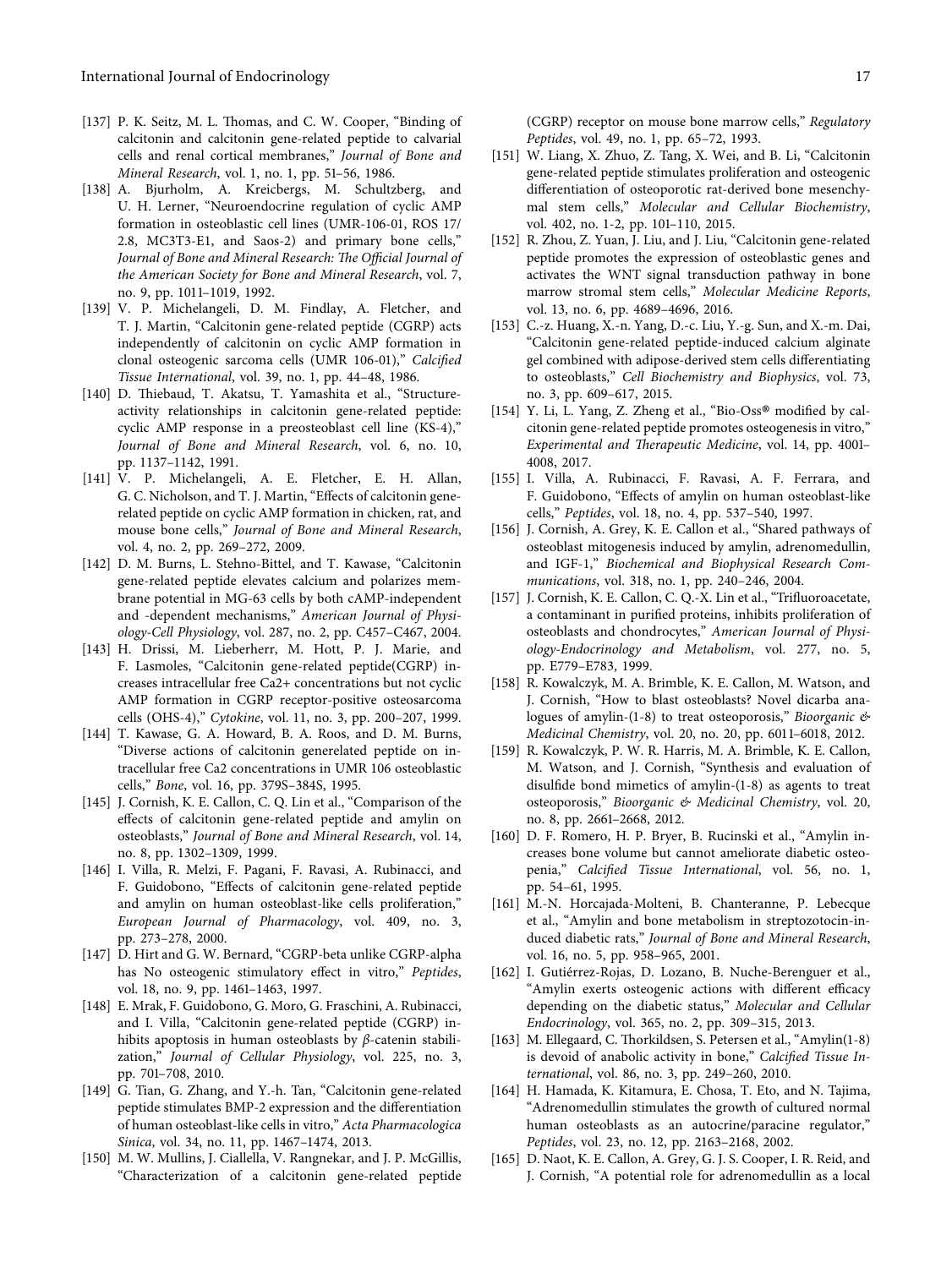<span id="page-17-0"></span>regulator of bone Growth1," Endocrinology, vol. 142, no. 5, pp. 1849–1857, 2001.

- [166] M. Tazaki, T. Endoh, H. Kobayashi et al., "Adrenomedullin facilitates calcium channel currents in osteoblasts," The Bulletin of Tokyo Dental College, vol. 53, no. 4, pp. 203–206, 2012.
- [167] B. Uzan, A. Villemin, J.-M. Garel, and M. Cressent, "Adrenomedullin is anti-apoptotic in osteoblasts through CGRP1 receptors and MEK-ERK pathway," Journal of Cellular Physiology, vol. 215, no. 1, pp. 122–128, 2008.
- [168] S. Lausson and M. Cressent, "Signal transduction pathways mediating the effect of adrenomedullin on osteoblast survival," Journal of Cellular Biochemistry, vol. 112, no. 12, pp. 3807–3815, 2011.
- [169] H. Qing, L. Ardeshirpour, P. Divieti Pajevic et al., "Demonstration of osteocytic perilacunar/canalicular remodeling in mice during lactation," Journal of Bone and Mineral Research, vol. 27, no. 5, pp. 1018–1029, 2012.
- [170] N. M. Appelman-Dijkstra and S. E. Papapoulos, "From disease to treatment: from rare skeletal disorders to treatments for osteoporosis," Endocrine, vol. 52, no. 3, pp. 414–426, 2016.
- [171] J. Delgado-Calle, A. Y. Sato, and T. Bellido, "Role and mechanism of action of sclerostin in bone," Bone, vol. 96, pp. 29–37, 2017.
- [172] F. Cosman, D. B. Crittenden, J. D. Adachi et al., "Romosozumab treatment in postmenopausal women with osteoporosis," New England Journal of Medicine, vol. 375, no. 16, pp. 1532–1543, 2016.
- [173] K. G. Saag, J. Petersen, M. L. Brandi et al., "Romosozumab or alendronate for fracture prevention in women with osteoporosis," New England Journal of Medicine, vol. 377, no. 15, pp. 1417–1427, 2017.
- [174] Y. Kato, J. J. Windle, B. A. Koop, G. R. Mundy, and L. F. Bonewald, "Establishment of an osteocyte like cell line, MLO-Y4," Journal of Bone and Mineral Research, vol. 12, no. 12, pp. 2014–2023, 2010.
- [175] L. I. Plotkin, R. S. Weinstein, A. M. Parfitt, P. K. Roberson, S. C. Manolagas, and T. Bellido, "Prevention of osteocyte and osteoblast apoptosis by bisphosphonates and calcitonin," Journal of Clinical Investigation, vol. 104, no. 10, pp. 1363– 1374, 1999.
- [176] J. H. Gooi, S. Pompolo, M. A. Karsdal et al., "Calcitonin impairs the anabolic effect of PTH in young rats and stimulates expression of sclerostin by osteocytes," Bone, vol. 46, no. 6, pp. 1486–1497, 2010.
- [177] J. H. Gooi, L. Y. Chia, N. C. Walsh et al., "Decline in calcitonin receptor expression in osteocytes with age," Journal of Endocrinology, vol. 221, no. 2, pp. 181–191, 2014.
- [178] L. Y. Chia, N. C. Walsh, T. J. Martin, and N. A. Sims, "Isolation and gene expression of haematopoietic-cell-free preparations of highly purified murine osteocytes," Bone, vol. 72, pp. 34–42, 2015.
- [179] Y.-C. Qiao, W. Ling, Y.-H. Pan et al., "Efficacy and safety of pramlintide injection adjunct to insulin therapy in patients with type 1 diabetes mellitus: a systematic review and metaanalysis," Oncotarget, vol. 8, no. 39, pp. 66504–66515, 2017.
- [180] D. L. Hurley, R. D. Tiegs, H. W. Wahner, and H. Heath III, "Axial and appendicular bone mineral density in patients with long-term deficiency or excess of calcitonin," New England Journal of Medicine, vol. 317, no. 9, pp. 537–541, 1987.
- [181] C. Wüster, F. Raue, C. Meyer, M. Bergmann, and R. Ziegler, "Long-term excess of endogenous calcitonin in patients with

medullary thyroid carcinoma does not affect bone mineral density," Journal of Endocrinology, vol. 134, no. 1, pp. 141–147, 1992.

- [182] P. F. Hirsch and H. Baruch, "Is calcitonin an important physiological substance?" Endocrine, vol. 21, no. 3, pp. 201–208, 2003.
- [183] S. Miller, "Calcitonin-guardian of the mammalian skeleton or is it just a fish story?" Endocrinology, vol. 147, no. 9, pp. 4007–4009, 2006.
- [184] R. A. Davey and D. M. Findlay, "Calcitonin: physiology or fantasy?" Journal of Bone and Mineral Research, vol. 28, no. 5, pp. 973–979, 2013.
- [185] A. O. Hoff, P. Catala-Lehnen, P. M. Thomas et al., "Increased bone mass is an unexpected phenotype associated with deletion of the calcitonin gene," Journal of Clinical Investigation, vol. 110, no. 12, pp. 1849–1857, 2002.
- [186] T. Schinke, S. Liese, M. Priemel et al., "Decreased bone formation and osteopenia in mice lacking  $\alpha$ -calcitonin generelated peptide," Journal of Bone and Mineral Research, vol. 19, pp. 2049–2056, 2004.
- [187] A. K. Huebner, J. Keller, P. Catala-Lehnen et al., "The role of calcitonin and α-calcitonin gene-related peptide in bone formation," Archives of Biochemistry and Biophysics, vol. 473, no. 2, pp. 210–217, 2008.
- [188] A. K. Huebner, T. Schinke, M. Priemel et al., "Calcitonin deficiency in mice progressively results in high bone turnover," Journal of Bone and Mineral Research, vol. 21, no. 12, pp. 1924–1934, 2006.
- [189] S. J. Sample, C. M. Heaton, M. Behan et al., "Role of calcitonin gene-related peptide in functional adaptation of the skeleton," PLoS One, vol. 9, Article ID e113959, 2014.
- [190] R. Ballica, K. Valentijn, A. Khachatryan et al., "Targeted expression of calcitonin gene-related peptide to osteoblasts increases bone density in mice," Journal of Bone and Mineral Research, vol. 14, no. 7, pp. 1067–1074, 1999.
- [191] R. A. Davey, A. G. Turner, J. F. McManus et al., "Calcitonin receptor plays a physiological role to protect against hypercalcemia in mice," Journal of Bone and Mineral Research, vol. 23, no. 8, pp. 1182–1193, 2008.
- [192] T. J. Martin and N. A. Sims, "Calcitonin physiology, saved by a lysophospholipid," Journal of Bone and Mineral Research, vol. 30, no. 2, pp. 212–215, 2015.
- [193] A. G. Turner, F. Tjahyono, W. S. M. Chiu et al., "The role of the calcitonin receptor in protecting against induced hypercalcemia is mediated via its actions in osteoclasts to inhibit bone resorption," Bone, vol. 48, no. 2, pp. 354–361, 2011.
- [194] J. P. Woodrow, C. J. Sharpe, N. J. Fudge, A. O. Hoff, R. F. Gagel, and C. S. Kovacs, "Calcitonin plays a critical role in regulating skeletal mineral metabolism during lactation," Endocrinology, vol. 147, no. 9, pp. 4010–4021, 2006.
- [195] M. V. Clarke, P. K. Russell, D. M. Findlay et al., "A role for the calcitonin receptor to limit bone loss during lactation in female mice by inhibiting osteocytic osteolysis," Endocrinology, vol. 156, no. 9, pp. 3203–3214, 2015.
- [196] R. A. Davey, A. J. Moore, M. W. S. Chiu, A. J. Notini, H. A. Morris, and J. D. Zajac, "Effects of amylin deficiency on trabecular bone in young mice are sex-dependent," Calcified Tissue International, vol. 78, no. 6, pp. 398–403, 2006.
- [197] M. Kadmiel, K. L. Fritz-Six, and K. M. Caron, "Understanding RAMPs through genetically engineered mouse models," Advances in Experimental Medicine and Biology, vol. 744, pp. 49–60, 2012.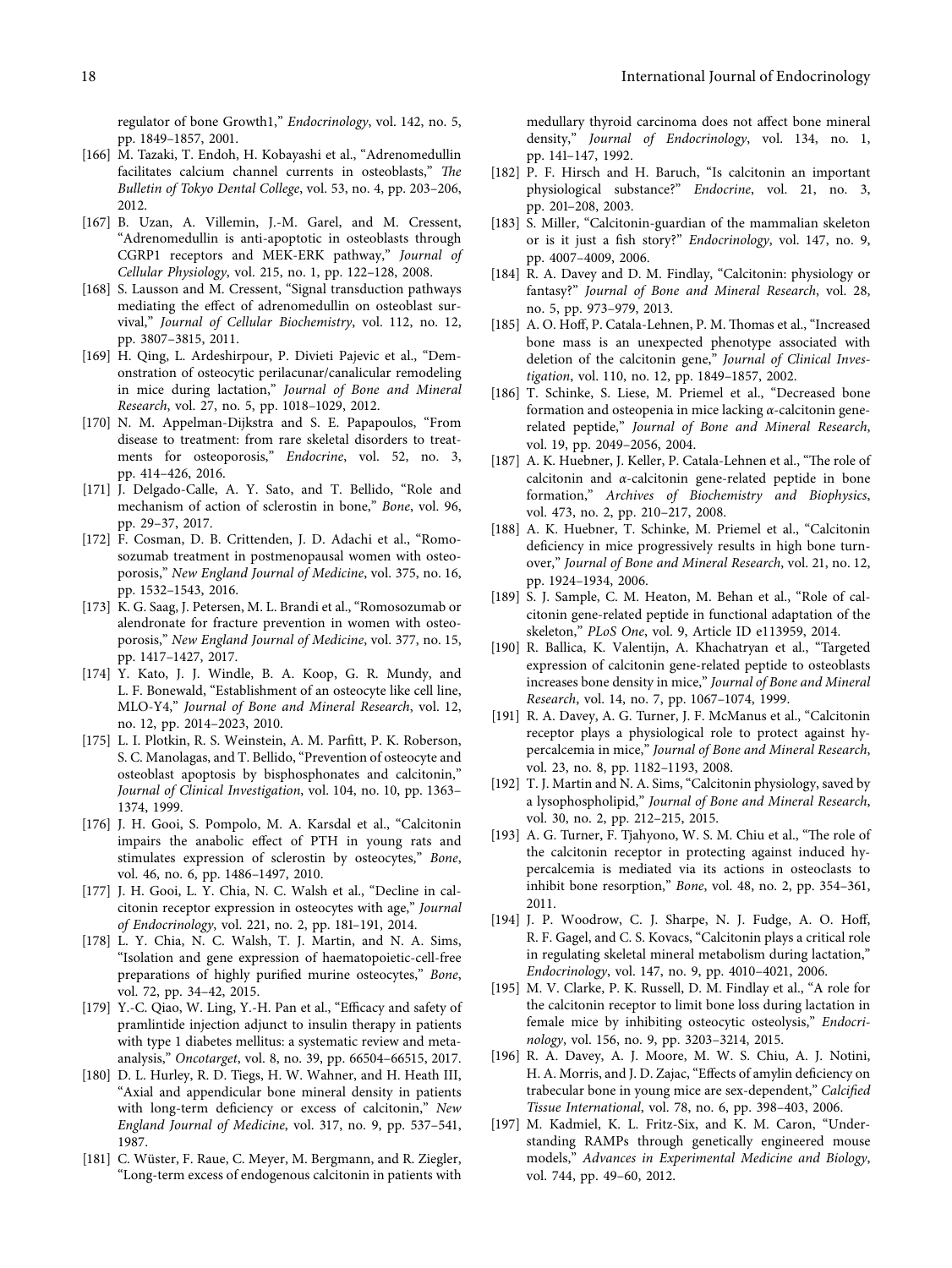- <span id="page-18-0"></span>[198] K. M. Caron and O. Smithies, "Extreme hydrops fetalis and cardiovascular abnormalities in mice lacking a functional Adrenomedullin gene," Proceedings of the National Academy of Sciences, vol. 98, no. 2, pp. 615–619, 2001.
- [199] R. Dackor, K. Fritz-Six, O. Smithies, and K. Caron, "Receptor activity-modifying proteins 2 and 3 have distinct physiological functions from embryogenesis to old age," *Journal of* Biological Chemistry, vol. 282, no. 25, pp. 18094–18099, 2007.
- [200] K. L. Fritz-Six, W. P. Dunworth, M. Li, and K. M. Caron, "Adrenomedullin signaling is necessary for murine lymphatic vascular development," Journal of Clinical Investigation, vol. 118, no. 1, pp. 40–50, 2008.
- [201] M. Li, S. E. Wetzel-Strong, X. Hua et al., "Deficiency of RAMP1 attenuates antigen-induced airway hyperresponsiveness in mice," PloS One, vol. 9, no. 7, 2014.
- [202] K. Tsujikawa, K. Yayama, T. Hayashi et al., "Hypertension and dysregulated proinflammatory cytokine production in receptor activity-modifying protein 1-deficient mice," Proceedings of the National Academy of Sciences, vol. 104, no. 42, pp. 16702–16707, 2007.
- [203] S. Martínez-Herrero, I. M. Larrayoz, L. Ochoa-Callejero et al., "Prevention of bone loss in a model of postmenopausal osteoporosis through adrenomedullin inhibition," Frontiers in Physiology, vol. 7, p. 280, 2016.
- [204] B. Uzan, M.-C. de Vernejoul, and M. Cressent, "RAMPs and CRLR expressions in osteoblastic cells after dexamethasone treatment," Biochemical and Biophysical Research Communications, vol. 321, no. 4, pp. 802–808, 2004.
- [205] M. Kadmiel, K. Fritz-Six, S. Pacharne et al., "Research resource: haploinsufficiency of receptor activity-modifying protein-2 (RAMP2) causes reduced fertility, hyperprolactinemia, skeletal abnormalities, and endocrine dysfunction in mice," Molecular Endocrinology, vol. 25, no. 7, pp. 1244–1253, 20111.
- [206] C. Kurashige, K. Hosono, H. Matsuda, K. Tsujikawa, H. Okamoto, and M. Majima, "Roles of receptor activitymodifying protein 1 in angiogenesis and lymphangiogenesis during skin wound healing in mice," The FASEB Journal, vol. 28, no. 3, pp. 1237–1247, 2014.
- [207] A. Grauer, R. Ziegler, and F. Raue, "Clinical significance of antibodies against calcitonin," Experimental and Clinical Endocrinology & Diabetes, vol. 103, no. 6, pp. 345–351, 1995.
- [208] R. A. Overman, M. Borse, and M. L. Gourlay, "Salmon calcitonin use and associated cancer risk," Annals of Pharmacotherapy, vol. 47, no. 12, pp. 1675–1684, 2013.
- [209] J. Y. Reginster and P. Franchimont, "Side effects of synthetic salmon calcitonin given by intranasal spray compared with intramuscular injection," Clinical and Experimental Rheumatology, vol. 3, no. 2, pp. 155–157, 1985.
- [210] M. A. Karsdal, I. Byrjalsen, B. J. Riis, and C. Christiansen, "Optimizing bioavailability of oral administration of small peptides through pharmacokinetic and pharmacodynamic parameters: the effect of water and timing of meal intake on oral delivery of Salmon Calcitonin," BMC Clinical Pharmacology, vol. 8, no. 1, 5 pages, 2008.
- [211] L. Bandeira, E. M. Lewiecki, and J. P. Bilezikian, "Pharmacodynamics and pharmacokinetics of oral salmon calcitonin in the treatment of osteoporosis," Expert Opinion on Drug Metabolism & Toxicology, vol. 12, no. 6, pp. 681–689, 2016.
- [212] J. M. Cardona and E. Pastor, "Calcitonin versus etidronate for the treatment of postmenopausal osteoporosis: a metaanalysis of published clinical trials," Osteoporosis International, vol. 7, no. 3, pp. 165–174, 1997.
- [213] M. A. Karsdal, K. Henriksen, A. C. Bay-Jensen et al., "Lessons learned from the development of oral calcitonin: the first tablet formulation of a protein in phase III clinical trials," The Journal of Clinical Pharmacology, vol. 51, no. 4, pp. 460–471, 2011.
- [214] J. A. Kanis, O. Johnell, B. Gullberg et al., "Evidence for efficacy of drugs affecting bone metabolism in preventing hip fracture," Bmj, vol. 305, no. 6862, pp. 1124–1128, 1992.
- [215] I. MacIntyre, M. I. Whitehead, L. M. Banks, J. C. Stevenson, S. J. Wimalawansa, and M. J. R. Healy, "Calcitonin for prevention of postmenopausal bone loss," The Lancet, vol. 331, no. 8591, pp. 900–902, 1988.
- [216] I. Arnala, J. Saastamoinen, and E. M. Alhava, "Salmon calcitonin in the prevention of bone loss at perimenopause," Bone, vol. 18, no. 6, pp. 629–632, 1996.
- [217] C. H. Chesnut III, S. Silverman, K. Andriano et al., "A randomized trial of nasal spray salmon calcitonin in postmenopausal women with established osteoporosis: the prevent recurrence of osteoporotic fractures study," The American Journal of Medicine, vol. 109, no. 4, pp. 267–276, 2000.
- [218] S. R. Cummings and R. D. Chapurlat, "What PROOF proves about calcitonin and clinical trials," The American Journal of Medicine, vol. 109, no. 4, pp. 330-331, 2000.
- [219] C. H. Chesnut III, S. Majumdar, D. C. Newitt et al., "Effects of salmon calcitonin on trabecular microarchitecture as determined by magnetic resonance imaging: results from the QUEST study," Journal of Bone and Mineral Research, vol. 20, no. 9, pp. 1548–1561, 2005.
- [220] K. Henriksen, I. Byrjalsen, J. R. Andersen et al., "A randomized, double-blind, multicenter, placebo-controlled study to evaluate the efficacy and safety of oral salmon calcitonin in the treatment of osteoporosis in postmenopausal women taking calcium and vitamin D," Bone, vol. 91, pp. 122–129, 2016.
- [221] D. M. Findlay, P. M. Sexton, and J. E. Martin, Calcitonin, Elsevier Health Sciences, Oxford, UK, 2015.
- [222] A. L. Langston and S. H. Ralston, "Management of Paget's disease of bone," Rheumatology, vol. 43, no. 8, pp. 955–959, 2004.
- [223] A. Litwic, M. H. Edwards, E. M. Dennison, and C. Cooper, "Epidemiology and burden of osteoarthritis," British Medical Bulletin, vol. 105, no. 1, pp. 185–199, 2013.
- [224] B. C. Sondergaard, H. Wulf, K. Henriksen et al., "Calcitonin directly attenuates collagen type II degradation by inhibition of matrix metalloproteinase expression and activity in articular chondrocytes," Osteoarthritis and Cartilage, vol. 14, no. 8, pp. 759–768, 2006.
- [225] T. Cheng, L. Zhang, X. Fu et al., "The potential protective effects of calcitonin involved in coordinating chondrocyte response, extracellular matrix, and subchondral trabecular bone in experimental osteoarthritis," Connective Tissue Research, vol. 54, no. 2, pp. 139–146, 2013.
- [226] L. Mancini, M. J. Paul-Clark, G. Rosignoli et al., "Calcitonin and prednisolone display antagonistic actions on bone and have synergistic effects in experimental arthritis," The American Journal of Pathology, vol. 170, no. 3, pp. 1018–1027, 2007.
- [227] B.-C. Sondergaard, S. Oestergaard, C. Christiansen, L. B. Tankó, and M. A. Karsdal, "The effect of oral calcitonin on cartilage turnover and surface erosion in an ovariectomized rat model," Arthritis & Rheumatism, vol. 56, no. 8, pp. 2674–2678, 2007.